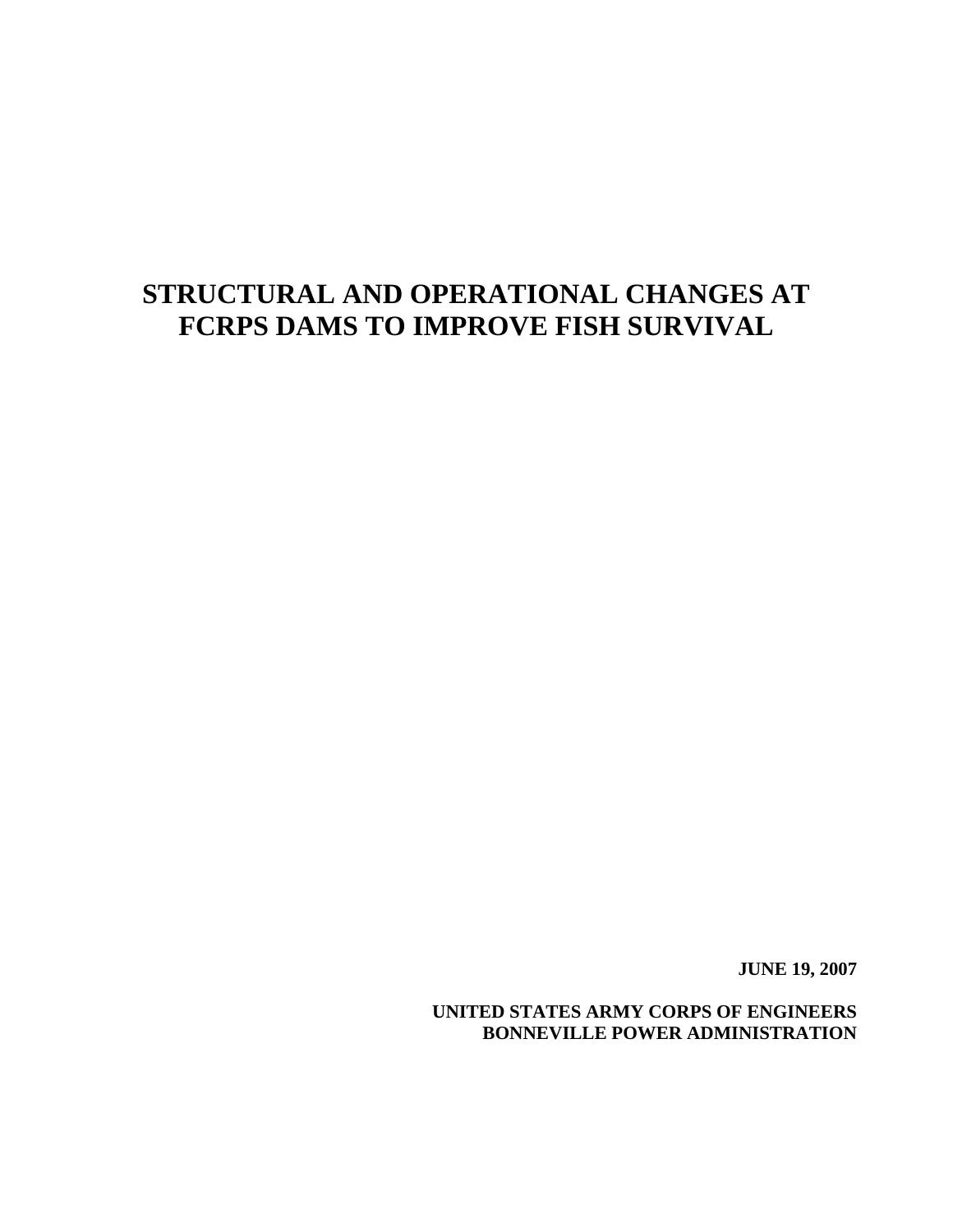# **STRUCTURAL AND OPERATIONAL CHANGES AT FCRPS DAMS TO IMPROVE FISH SURVIVAL**

In reference to actions taken for fish protection at the FCRPS projects, Judge Marsh declared in 1994 "the situation literally cries out for a major overhaul." Since then, the Action Agencies made significant changes, including a number of improvements and additions to fish passage facilities, operational changes in flow, spill and the juvenile transportation program, and aggressive predator management.

Primarily through the Corps's Columbia River Fish Mitigation Project (CRFM), structural improvements at the dams have been added to improve fish passage resulting in significant survival improvements. Over \$1 billion has been invested from the mid-1990's through 2006 in baseline research, development and testing of prototype improvements, and construction of new facilities and upgrades. The improvements in the physical facilities, along with improvements in the flow and spill programs, have delivered substantial improvements in both juvenile survival numbers and adult returns.





 $\overline{a}$ 

<sup>&</sup>lt;sup>1</sup> Data was not collected in some years for both species. Returns from 1964-1980 were obtained using a different methodology from the PIT tag based returns in 1993-2006. Trends within the two groups of data are accurate, but caution should be exercised when making direct comparisons between groups.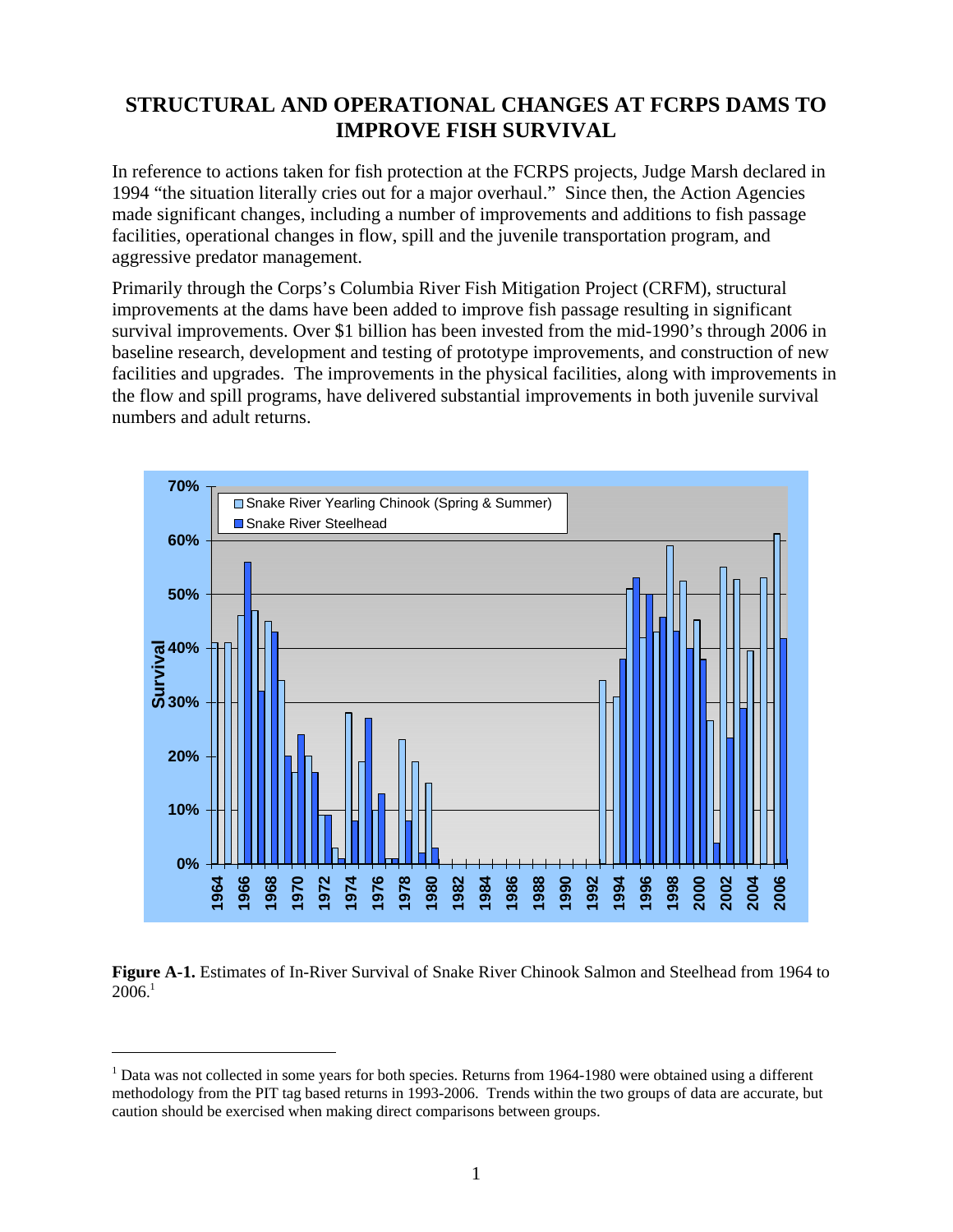For instance, Figure A-1 above illustrates the changes in Snake River juvenile spring and summer Chinook salmon and steelhead in-river survivals during this period. Increases in juvenile survival will likely improve adult returns over the long term. Recent adult returns are shown below in Figure A-2.



**Figure A-2.** Numbers of Adult Chinook Salmon Returning to Bonneville Dam, 1938 to 2005.

## **A. STRUCTURAL AND OPERATIONAL CHANGES FOR FISH PASSAGE AT MAINSTEM DAMS**

Major modifications to dams and fish facilities for improving juvenile and adult salmon passage include:

• Addition of surface collectors or surface bypass systems, exemplified by the highly effective bypass collectors (Corner Collector) and flumes at Bonneville Dam, and the Removable Spillway Weirs (RSWs) at Lower Granite, and Ice Harbor dams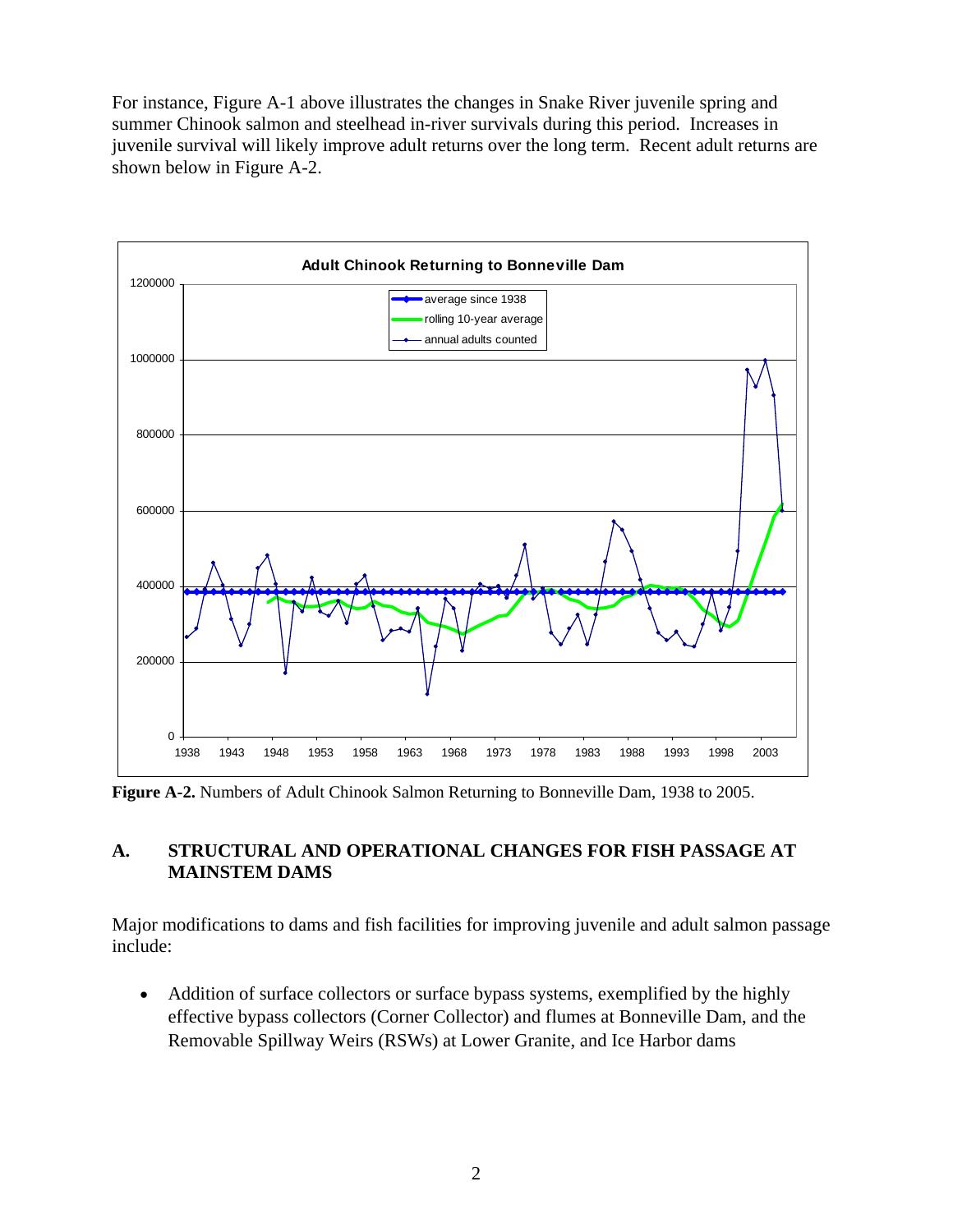- Improvements to the existing juvenile fish guidance screens, bypass facilities and outfalls, transport collection and handling facilities, and state-of-the-art monitoring systems
- Installation of spillway flow deflectors on most spillbays at all projects, except The Dalles  $\text{Dom}^2$ , to reduce the harmful affects of total dissolved gas and increase spill passage of juvenile fish
- Improved adult fish ladders, auxiliary water supplies as well as more effective passive integrated transponder (PIT)-tag monitoring systems for both adults and juveniles, including the state-of-the-art facilities at Little Goose and Bonneville dams
- Developing and testing behavioral guidance structures (BGS) to influence the horizontal travel of juvenile fish toward bypass facilities at the dams
- Tailrace egress improvements such as the new "spill wall," in year two of testing at The Dalles Dam
- Powerhouse turbine unit operational priorities to enhance juvenile egress and adult passage.

## **A.1 Surface Collectors or Surface Bypass Systems**

Observation of fish behavior led to the concept of providing surface routes to attract or "skim" the fish from the forebay of the dam into a "surface bypass" structure to improve passage efficiency and reduce forebay passage delays. With conventional passage systems, juvenile fish must dive or "sound" as deep as 50 feet to enter turbine intakes or conventional spillway openings. The Corps has designed and installed different surface collector systems at several dams.

One such surface bypass structure is the Corner Collector installed at Bonneville Dam in 2003 (Figure A-3). Other successful surface bypass systems, called Removable Spillway Weirs (RSWs), have been installed at Lower Granite and Ice Harbor dams in the lower Snake River.

 $\overline{a}$ 

 $2$  Flow deflectors have not been installed at The Dalles due to the shallow stilling basin.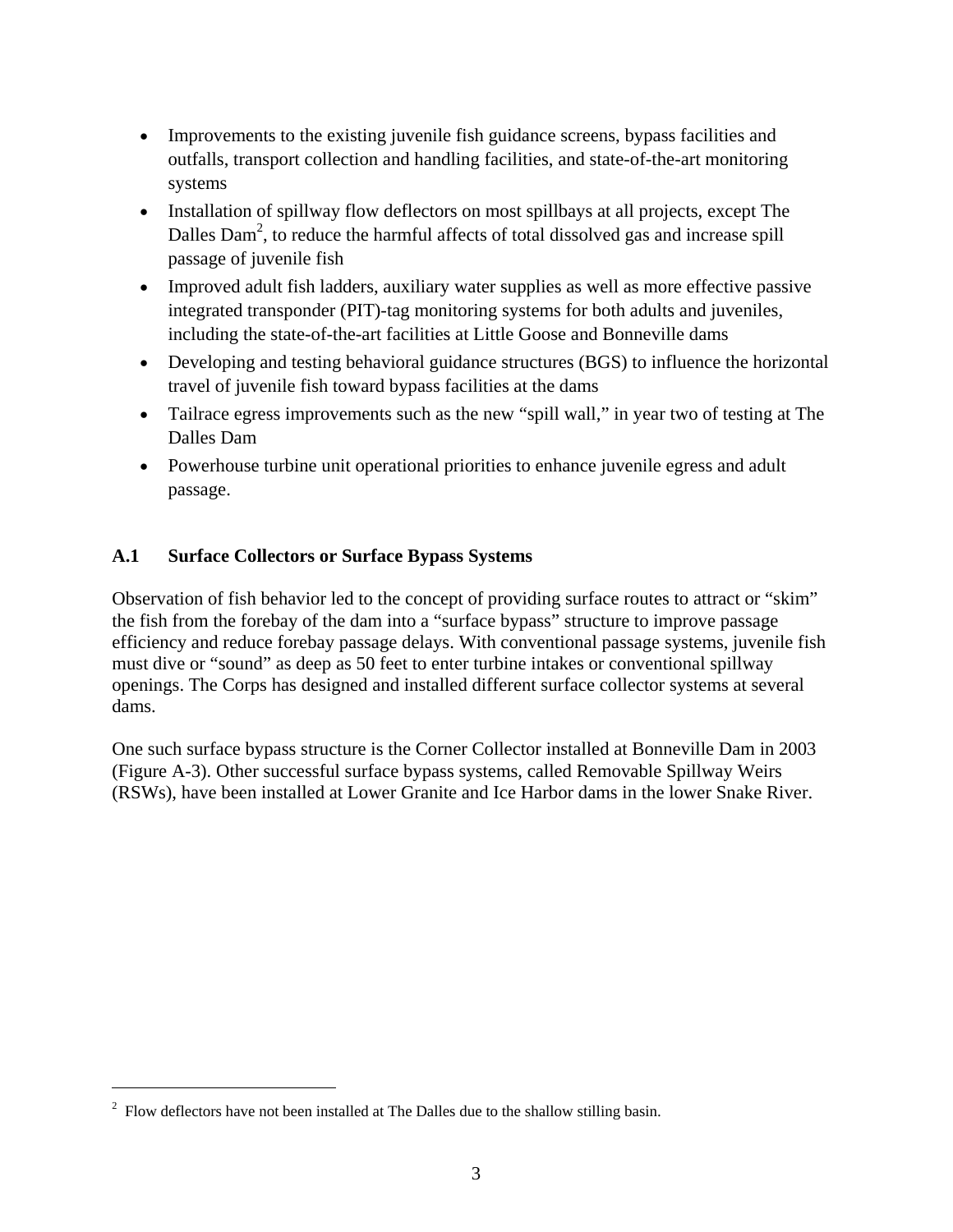

**Figure A-3.** Fish Bypass Corner Collector at Bonneville Dam

### **A.1.1 Bonneville Dam Corner Collector**

The Corner Collector at the Bonneville Dam second powerhouse (PH2) on the north shore of the river has proved to be very effective in attracting and safely moving juvenile fish past the project. It consists of an overflow weir adjacent to the powerhouse with a half mile open flume providing downstream reentry well below the second powerhouse tailrace. Thirteen percent of the juvenile fish approaching the dam pass through the Corner Collector, exiting into higher velocity water, which reduces predation by other fish downstream of the dam. A large antenna detects PIT-tagged fish as they pass by, transferring data to computers that record the origin of the fish and other data needed for scientific analysis. Corner Collector survival is virtually 100 percent.

The following discussion about modifications made at Bonneville Dam is presented to illustrate the significance of the juvenile survival improvements associated with these changes. Figure A-4 describes the survival of juvenile salmonids by route of passage in years 1995 to 1999, prior to installation of the Corner Collector and other major improvements.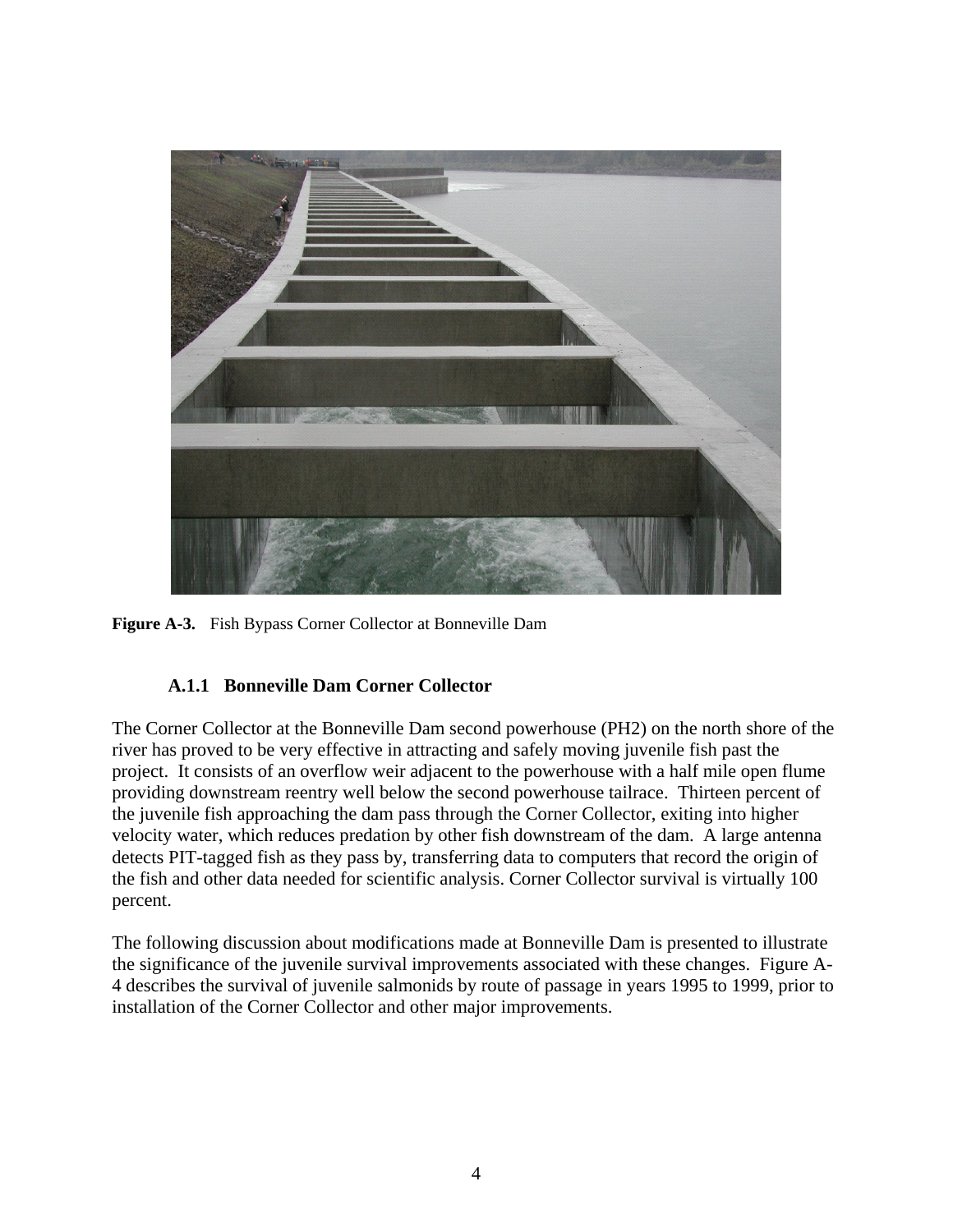

**Figure A-4.** Estimated dam survival rate at Bonneville Dam for yearling Chinook from 1995-1999. (Survival numbers depicted do not include improvements from the Corner Collector, which was not installed until 2004.)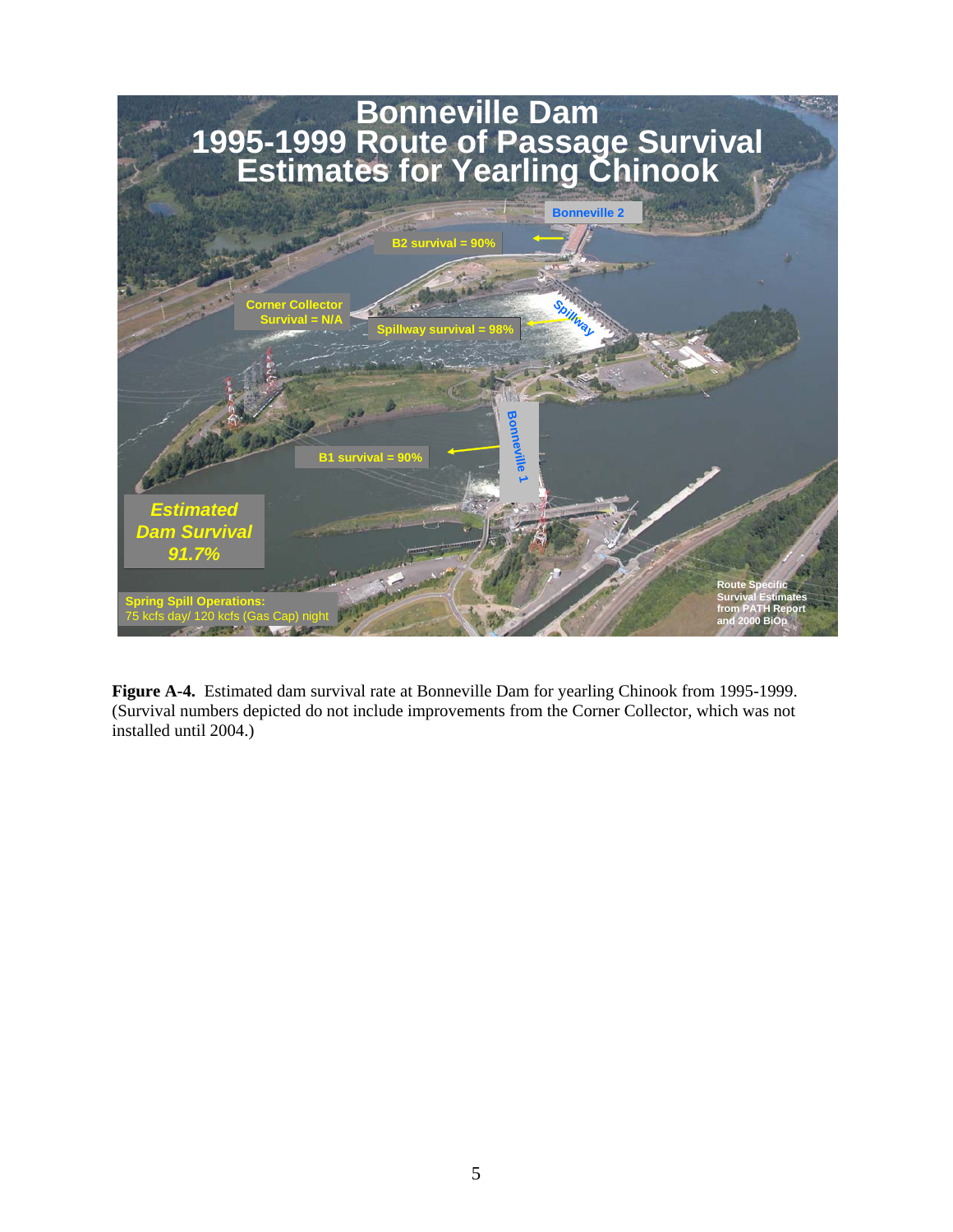

**Figure A-5.** Improvements at Bonneville Dam from 1995-2006.

The combined modifications identified in figure A-5 have improved survival of listed ESU's, as well as non-listed salmonid populations, passing Bonneville Dam. The primary actions that have contributed to these improvements include:

- Priority operation of Bonneville PH2. Increased juvenile survival as well as reduced adult fallback at the project
- Improvements to the Bonneville PH2 juvenile bypass system and outfall. The entire juvenile bypass system was rebuilt including modifications to the orifices, complete rebuild of the collection channel and dewatering facility, a two mile conveyance system, a new monitoring facility to ensure fish passage was safe, and a new outfall structure to release the fish below the dam in a high velocity area to minimize predation
- Addition of the Bonneville PH2 Corner Collector. Includes a surface collection system in the forebay, one half mile conveyance system, and an outfall. This structure was intended to provide a means for the fish to decrease forebay residence time, minimize stress through passage, and provide an outfall in a location to minimize predation
- Minimum Gap Runner installation at the Bonneville PH1. Complete replacement of the turbines to minimize gaps on the blades of main turbine units and redesign of the blades to decrease pressure across the blades. This reduced fish injury by 40% (from 2.5% to 1.4% of the fish being injured) and improved survival of turbine passed fish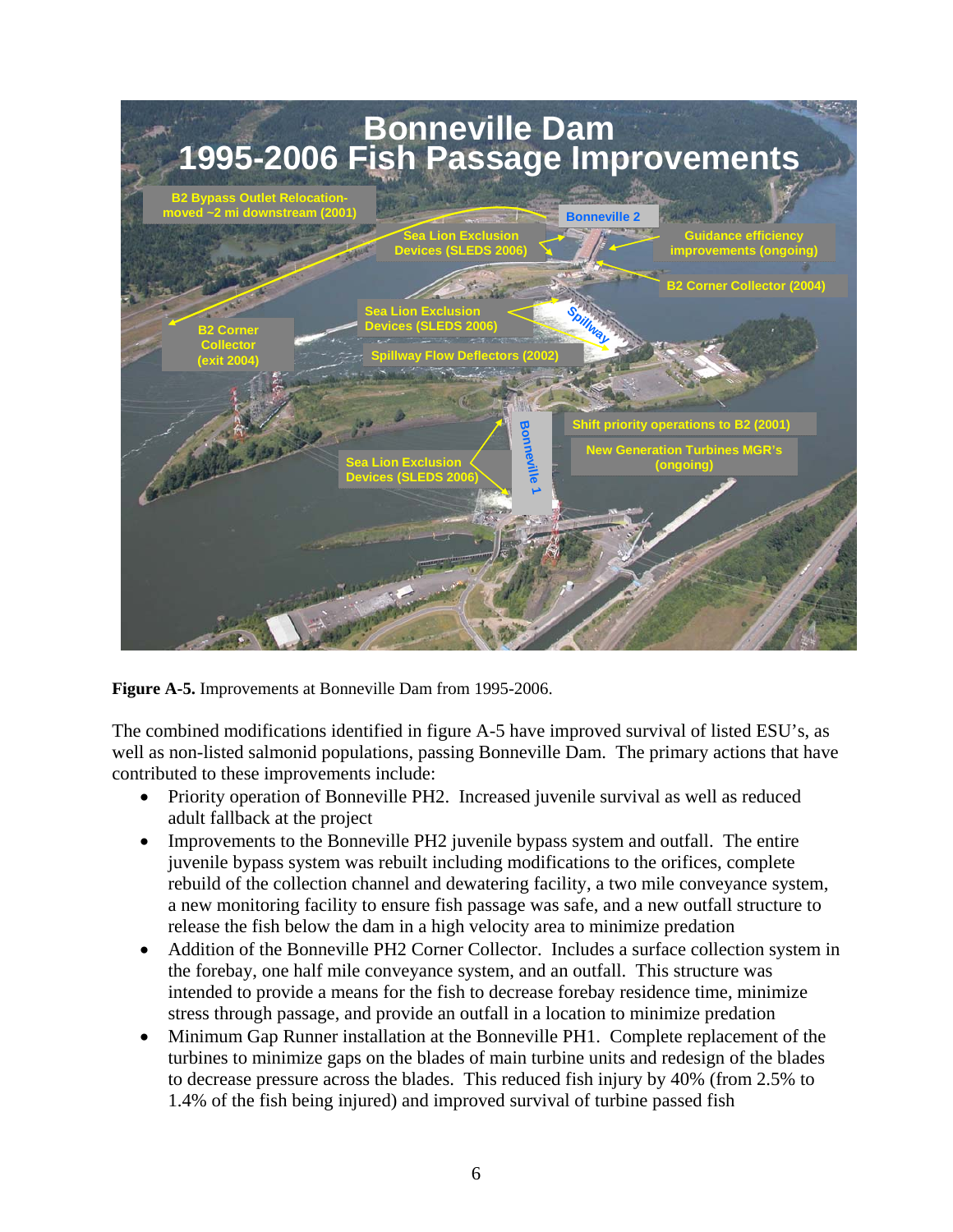- Remove fish screens and juvenile bypass system from Bonneville PH1
- Spillway structural and operational changes. With the addition of 5 flow deflectors, all spillbays have deflectors, with new spill patterns to move fish out of the basin. As illustrated by comparing Figures A-4 and A-6, this action may have decreased spillway survival. Evaluation of potential operational or structural modifications is underway to improve spillway survival
- Addition of sea lion excluder devices (SLEDS) at all entrances to the adult fishways. This action was taken to stop passage of sea lions into the adult fishways to reduce predation on salmonids and potential adult delay at the project



**Figure A-6.** Route specific dam survival estimates for yearling Chinook for 2004 and 2005.

Figure A-6 describes the changes in estimated dam survival from 91.7 to 95.9 percent for yearling Chinook as a result of modifications made at Bonneville Dam.

## **A.1.2 Removable Spillway Weirs (RSWs)**

Another successful surface bypass system, called Removable Spillway Weirs (RSWs), installed at Lower Granite and Ice Harbor dams provide a surface passage route for juvenile fish (Figure A-7). RSW construction is underway for Lower Monumental Dam and under design for Little Goose Dam.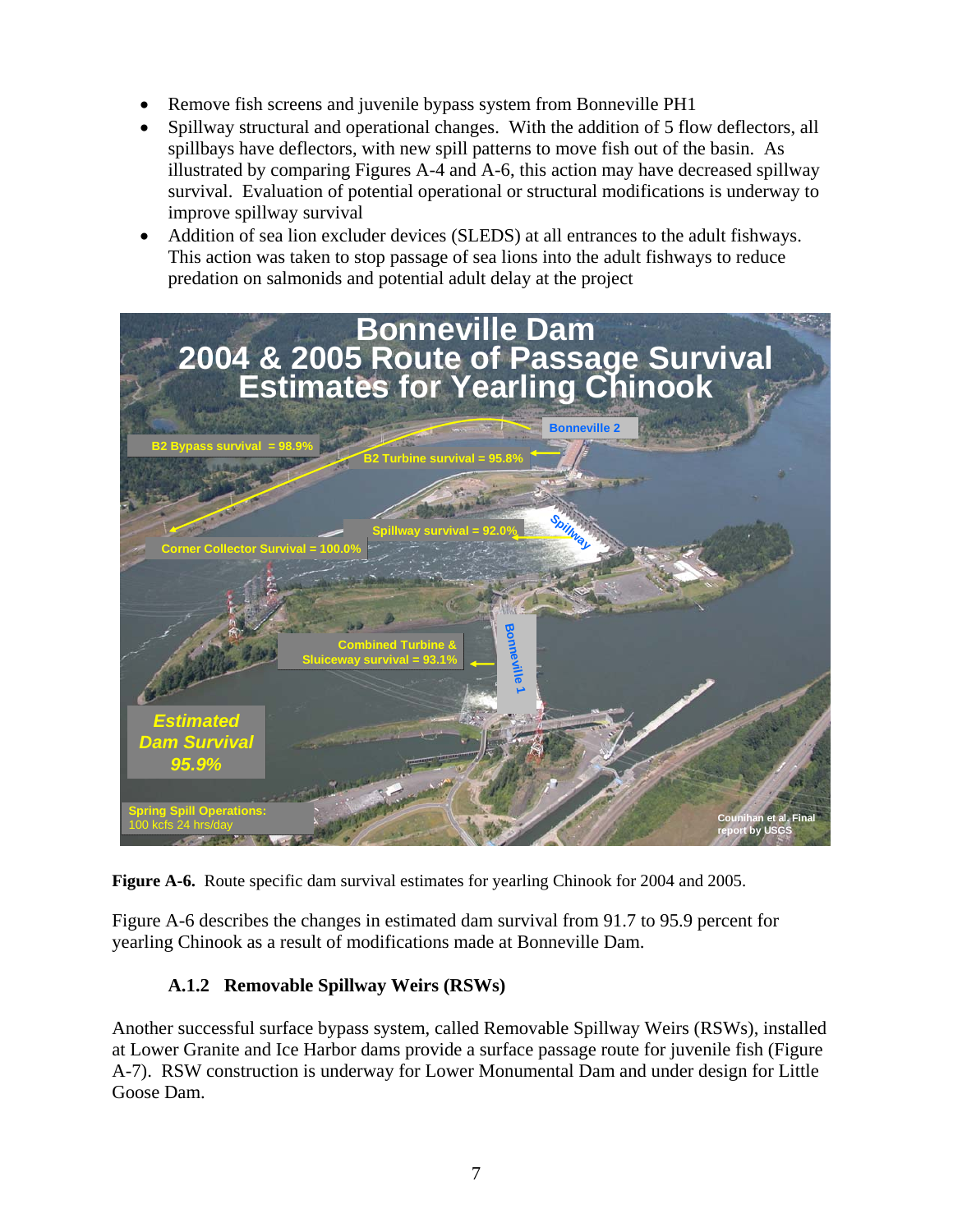The massive, seven-story-high steel structures are bolted to the upstream faces of dams. Fish entering the device get a smoother, gentler ride over the spillway. Testing has shown that these "fish slides" decrease juvenile fish delay in the forebay and increase survival of juveniles as compared to other routes of passage.





**Figure A-7.** Removable Spillway Weir in operation at Lower Granite Dam during testing in 2001.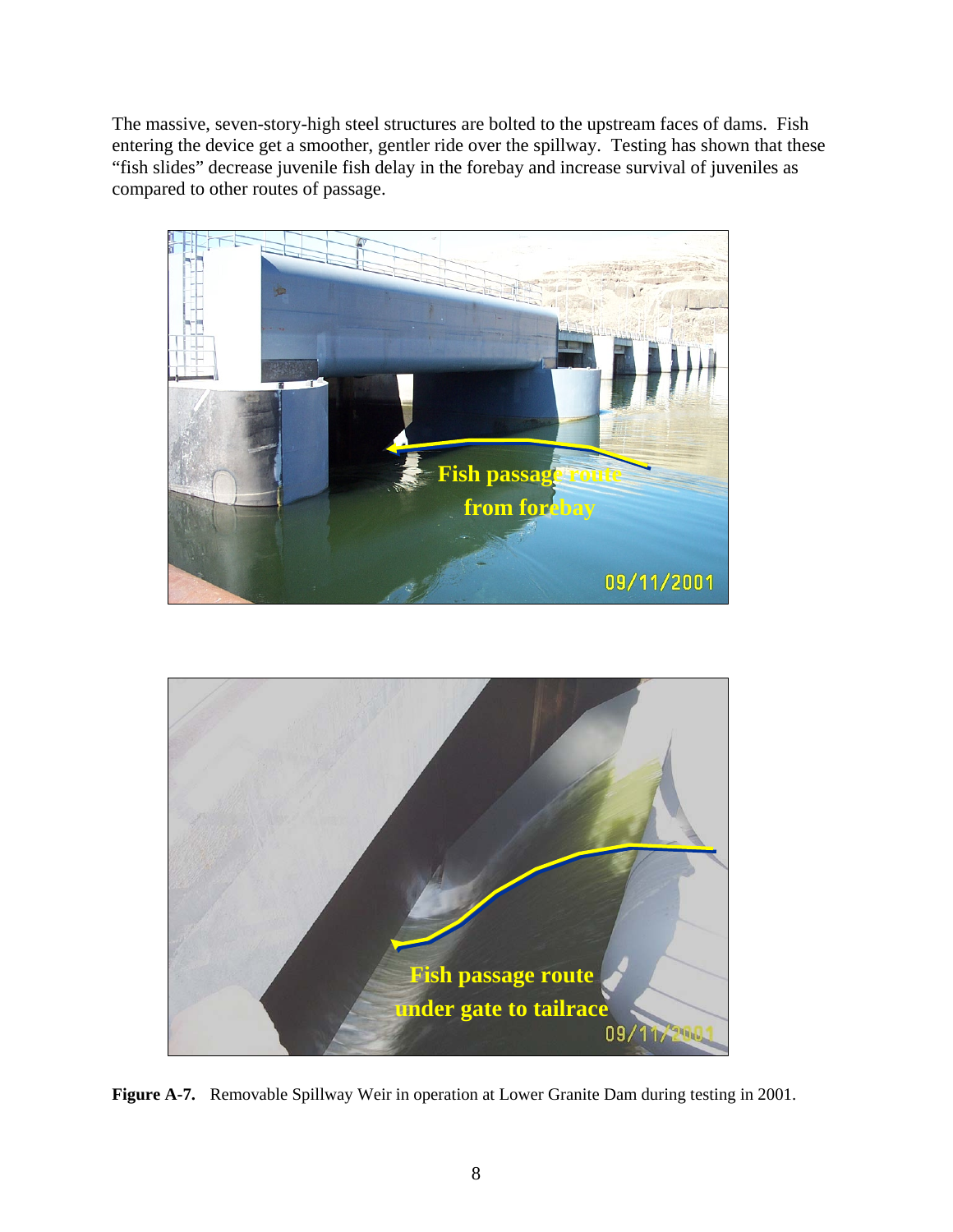The Corps is currently testing smaller temporary spillway weirs (TSW), which are more economical to build and possibly equally effective. The first test is ongoing at McNary Dam for the 2007 fish passage season. If successful, the TSWs could become permanent fixtures on other dams. They work on the same principle as their larger counterparts, attracting fish at the surface to avoid the dive required to pass through a conventional spillway. Initial thinking is that these devices could be installed in multiple spillbays at McNary and John Day dams, and potentially at The Dalles Dam.

Testing of surface passage devices (RSW's) at Lower Granite and Ice Harbor dams on the Snake River have demonstrated that forebay delay can be decreased, dam survival is better than or equal to past operations, and good juvenile egress through the tailrace can be provided. For example in tests at Ice Harbor in 2003, forebay residence times decreased from 1.8 hours to 1.1 hours for yearling Chinook (despite a lower spill volume) and tailrace egress times were under 5 minutes. In addition dam survival (concrete to tailrace) at Lower Granite and Ice Harbor in 2006 was estimated at 97% and 100% respectively.

## **A.2 Project Specific Changes**

The following identifies structural improvements and upgrades made at particular projects through 2006, including baseline research, development and testing of prototype improvements, and construction of new facilities.

## A.2.1 Bonneville Dam 1<sup>st</sup> Power House (PH1)

Bonneville Dam's PH1 was the first Federal hydroelectric dam to be built on the Columbia River. It is the last dam that migrating juvenile fish pass on their downstream journey to the ocean. This project began operating in 1938 with an adult fish ladder and an adult fish attraction system, and fish locks that were later closed because they were ineffective.

In the 1960s and 1970s, juvenile fish bypass channels were enhanced by drilling orifices from the turbine intake bulkhead slots into the ice/trash sluiceway. This allowed juvenile fish to enter the slots, swim into the sluiceway, and pass around the powerhouse. In the last few years these facilities have been improved. More effective screens have been installed to guide juvenile fish away from turbines. Flow deflectors were added to reduce total dissolved gas, and sophisticated monitoring devices have been installed to monitor passage for both juveniles and adult salmon.

Fish passage improvements at Bonneville Dam are listed in (Table A-1). These improvements complement earlier facilities, substantially improving in-river passage for both juvenile and adult salmon.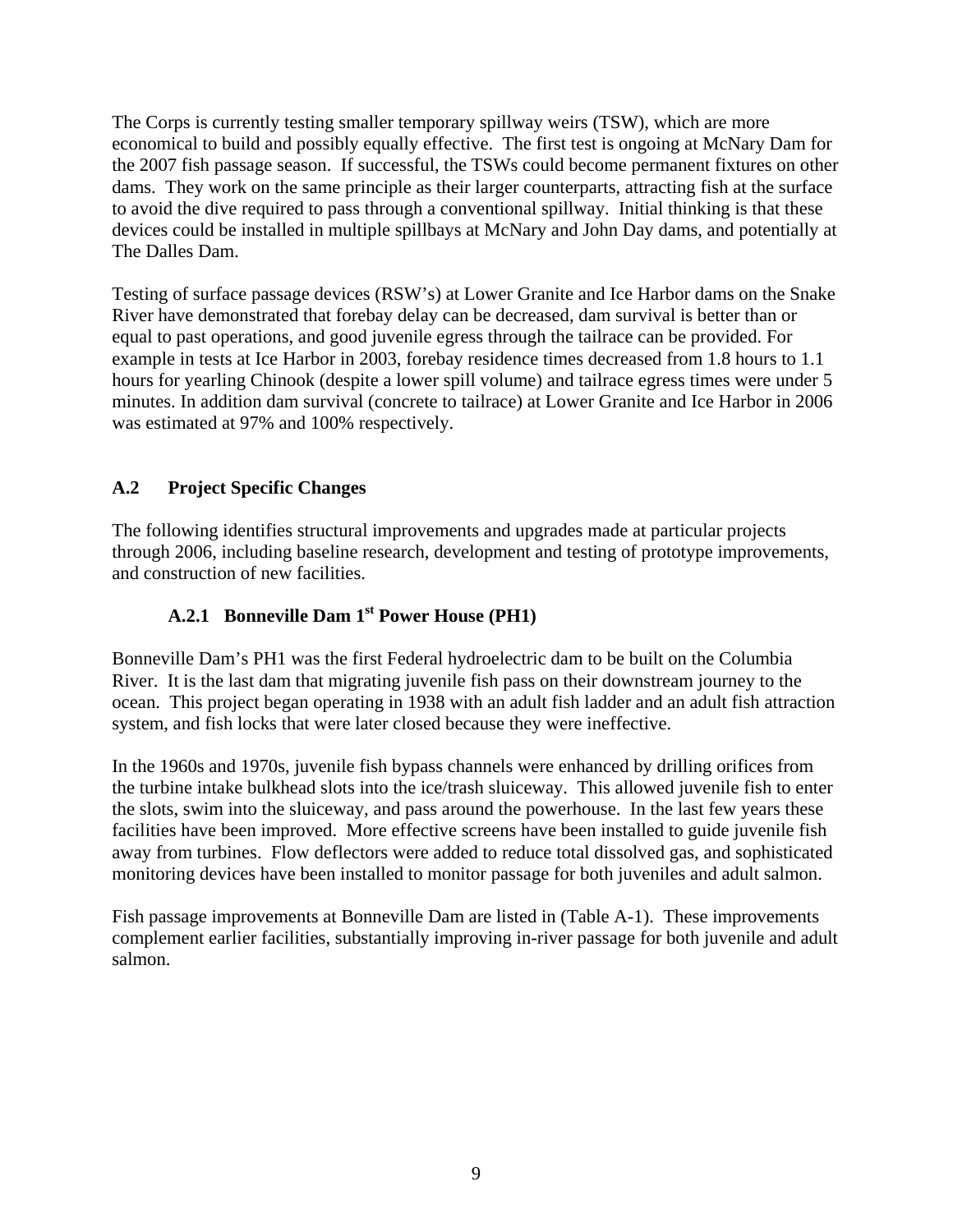| <b>Juvenile Passage Improvements</b> |                                                                                                                                                                                        |                                                                                                                                  |
|--------------------------------------|----------------------------------------------------------------------------------------------------------------------------------------------------------------------------------------|----------------------------------------------------------------------------------------------------------------------------------|
| Year                                 | Improvement                                                                                                                                                                            | <b>Purpose</b>                                                                                                                   |
| 1995 to 2006                         | 1. Spillway deflectors added to 5 bays.                                                                                                                                                | 1. Decreases gas entrainment, allows<br>higher level of juvenile spillway<br>passage                                             |
|                                      | 2. Power distribution system modified for<br>fish operations.                                                                                                                          | 2. Allowed for B2 priority for<br>powerhouse operations to improve<br>juvenile survival (and reduce adult<br>fallback)           |
|                                      | 3. Installation of minimum gap turbine<br>runners - 5 units completed by 2006. (2)<br>additional units in 2007 and remaining<br>3 by 2009)                                             | 3. Reduce injury and mortality for fish<br>passing through turbines                                                              |
|                                      | <b>Adult Passage Improvements</b>                                                                                                                                                      |                                                                                                                                  |
| Year                                 | Improvement                                                                                                                                                                            | <b>Purpose</b>                                                                                                                   |
| 1995 to 2006                         | 1. Gates were taken out of entrances 1, 2,<br>64, and 65 to provide 8 feet of opening.<br>2. Floating gate/orifice operating system<br>modified with new motors and control<br>system. | 1. Enhance collection system<br>effectiveness and reliability.<br>2. Enhances collection system<br>effectiveness and reliability |
|                                      | 3. Adult PIT-tag detector installed.                                                                                                                                                   | 3. Provides for monitoring PIT-tags on<br>adults.                                                                                |
|                                      | 4. Sea Lion Exclusion Devices (SLED).                                                                                                                                                  | 4. Gates installed to keep marine<br>mammals out of fish ladders.                                                                |

#### **Table A-1.** Fish Passage Improvements at Bonneville Dam PH 1 since 1995

## A.2.2 Bonneville Dam 2<sup>nd</sup> Powerhouse (PH2)

The 2<sup>nd</sup> Powerhouse (PH2) at Bonneville Dam was the last constructed at a FCRPS mainstem dam; therefore, designers had the benefit of lessons learned from the monitoring and evaluation of fish passage facilities at the other dams. The construction included an adult ladder and an adult powerhouse collection system, which proved to be effective and few modifications have been needed. The construction also included juvenile bypass facilities; however, follow-on studies identified several issues with the juvenile facilities including lower than desired guidance efficiency and survival. Improvements to juvenile bypass facilities have increased their efficiency putting more fish in the juvenile bypass facility and decreasing the number of fish passing through turbines (Table A-2). In 2001, a new non-pressurized flume was installed from the powerhouse to a reach of the river with swifter flow several miles below the project. New PIT-tag monitoring equipment, separation/sampling facilities, and an outfall structure were constructed at the site.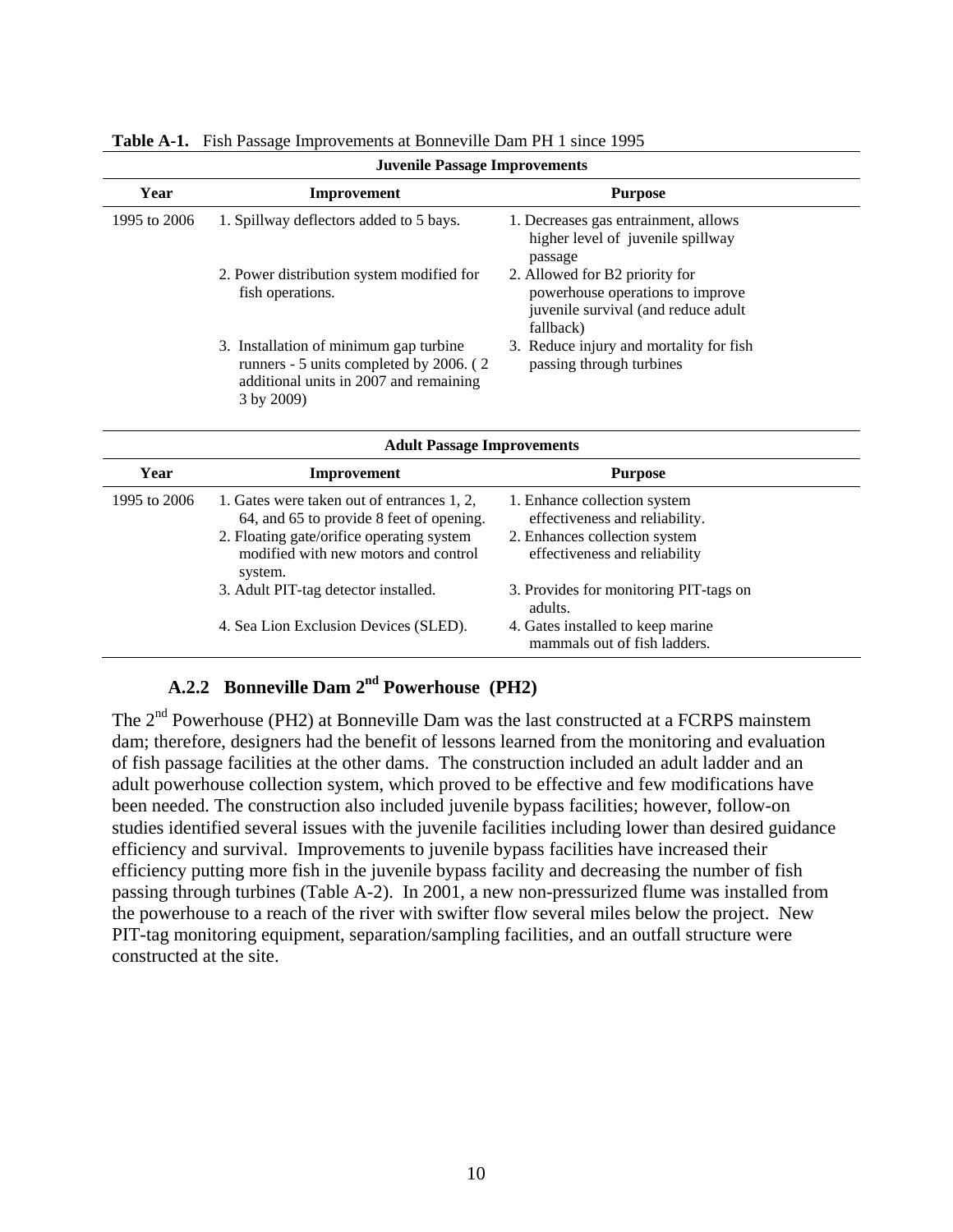| <b>Juvenile Passage Improvements</b> |                                                                                                                           |                                                                                                                                                                                                                               |  |
|--------------------------------------|---------------------------------------------------------------------------------------------------------------------------|-------------------------------------------------------------------------------------------------------------------------------------------------------------------------------------------------------------------------------|--|
| Year                                 | Improvement                                                                                                               | <b>Purpose</b>                                                                                                                                                                                                                |  |
| 1995 to 2006                         | 1. Juvenile bypass system upgraded,<br>including outfall relocation and new<br>collection channel and dewatering facility | 1. Relocated bypass avoids predation at<br>original outfall location. New<br>collection channel and dewatering<br>facility improved the potential for<br>injury and stress. These features<br>provided survival improvements. |  |
|                                      | 2. Surface bypass Corner Collector with 1/2<br>mile conveyance channel.                                                   | 2. Further increases the percentage of fish<br>that avoid turbine passage and<br>provided outfall in location to improve<br>survival.                                                                                         |  |
|                                      | 3. Improvements for fish guidance into<br>juvenile bypass system (6 out of 10 units<br>completed by 2006.                 | 3. Improves percentage of fish guided<br>away from turbines.                                                                                                                                                                  |  |
|                                      | 4. Full flow PIT detection on bypass outfall<br>flume.<br>5. PIT-tag antenna installed in the corner                      | 4. Reduces need to subject juveniles to<br>very low flow levels for PIT-tag<br>detection, which will stress levels.                                                                                                           |  |
|                                      | collector channel.                                                                                                        | 5. Capable of detecting tagged fish<br>moving at high speeds down flume.                                                                                                                                                      |  |
|                                      | <b>Adult Passage Improvements</b>                                                                                         |                                                                                                                                                                                                                               |  |
| Year                                 | Improvement                                                                                                               | <b>Purpose</b>                                                                                                                                                                                                                |  |
| 1995 to 2006                         | 1. Adult PIT-tag detectors.<br>3. Sea lion exclusion gates (SLEDS).                                                       | 1. Provides collection point for PIT-tag<br>data on adults.<br>3. Keeps marine mammals out of fish<br>ladders.                                                                                                                |  |

| Table A-2. Fish Passage Improvements at Bonneville Dam PH2 since 1995 |
|-----------------------------------------------------------------------|
|                                                                       |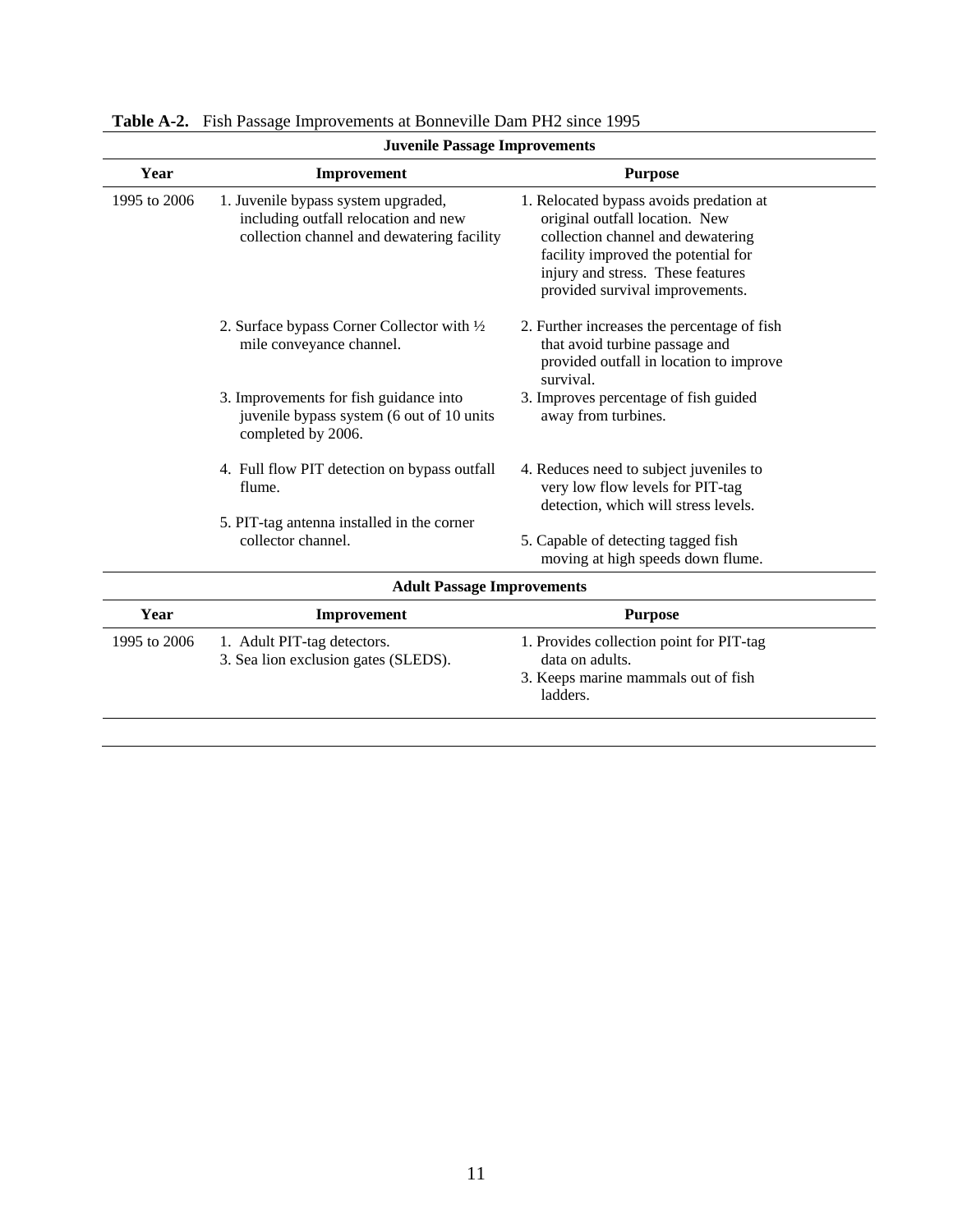#### **A.2.3 The Dalles Dam**

The Dalles Dam was completed in 1957 and its adult passage design was based on Bonneville Dam's design. In the 1990s, a series of improvements were made to the adult passage system. Juvenile fish passage facilities were not included in the initial construction of The Dalles Dam. In 1971, the ice/trash sluiceway was opened to skim juveniles from the forebay, and it has proved to be effective at passing juvenile fish. Improvements to passage facilities are shown in Table A-3.

| <b>Juvenile Passage Improvements</b> |                                     |                                            |  |
|--------------------------------------|-------------------------------------|--------------------------------------------|--|
| Year                                 | Improvement                         | <b>Purpose</b>                             |  |
| 1995 to 2006                         | 1. Constructed spillway wall.       | 1. Allows increased flows and fish at the  |  |
|                                      |                                     | North end of spillway which improves       |  |
|                                      |                                     | collection efficiency and juvenile         |  |
|                                      |                                     | egress from the spillway.                  |  |
|                                      | 2. Sluiceway improvements including | 2. Provides increased sluiceway efficiency |  |
|                                      | opening additional gates.           | and reduced turbine entrainment.           |  |
| <b>Adult Passage Improvements</b>    |                                     |                                            |  |
| Year                                 | Improvement                         | <b>Purpose</b>                             |  |
| 1995 to 2006                         | 1. Modifications to allow for adult | 1. Allows for inspection and maintenance   |  |
|                                      | entrance channel dewatering.        | to ensure reliability of adult ladder      |  |
|                                      |                                     | system.                                    |  |

### **A.2.4 John Day Dam**

John Day Dam was completed in 1968 and included a full adult passage system on each side of the project. A juvenile fish bypass system was retrofitted to the project in the 1980's and has subsequently been upgraded with a new monitoring facility. Recent improvements at John Day are shown in Table A-4.

| <b>Juvenile Passage Improvements</b> |                                                       |                                                                                            |  |  |
|--------------------------------------|-------------------------------------------------------|--------------------------------------------------------------------------------------------|--|--|
| Year                                 | Improvement                                           | <b>Purpose</b>                                                                             |  |  |
| 1995 to 2006                         | 1 Juvenile fish monitoring facility,                  | 1. Allows evaluation of juvenile condition<br>and counting/sampling of PIT-tagged<br>fish. |  |  |
|                                      | 2. Spill deflectors installed on 18 of 20<br>bays.    | 2. Reduces TDG levels during spill.                                                        |  |  |
|                                      | 3. Refurbished two north shore fish<br>pumps.         | 3. Improves reliability.                                                                   |  |  |
|                                      | 4. Full flow PIT-tag detection.                       | 4. Improves detection and reduces stress                                                   |  |  |
|                                      |                                                       | on juvenile fish.                                                                          |  |  |
|                                      | <b>Adult Passage Improvements</b>                     |                                                                                            |  |  |
| Year                                 | Improvement                                           | <b>Purpose</b>                                                                             |  |  |
| 1995 to 2006                         | 1. Rehabilitated auxiliary water pumps.               | 1. Provides reliable auxiliary water supply<br>for attraction/passage of fish.             |  |  |
|                                      | 2. South ladder exit control section<br>reconfigured. | 2. Reduces fish jumping and delays in the<br>south ladder.                                 |  |  |

**Table A-4.** Fish Passage Improvements at John Day Dam since 1995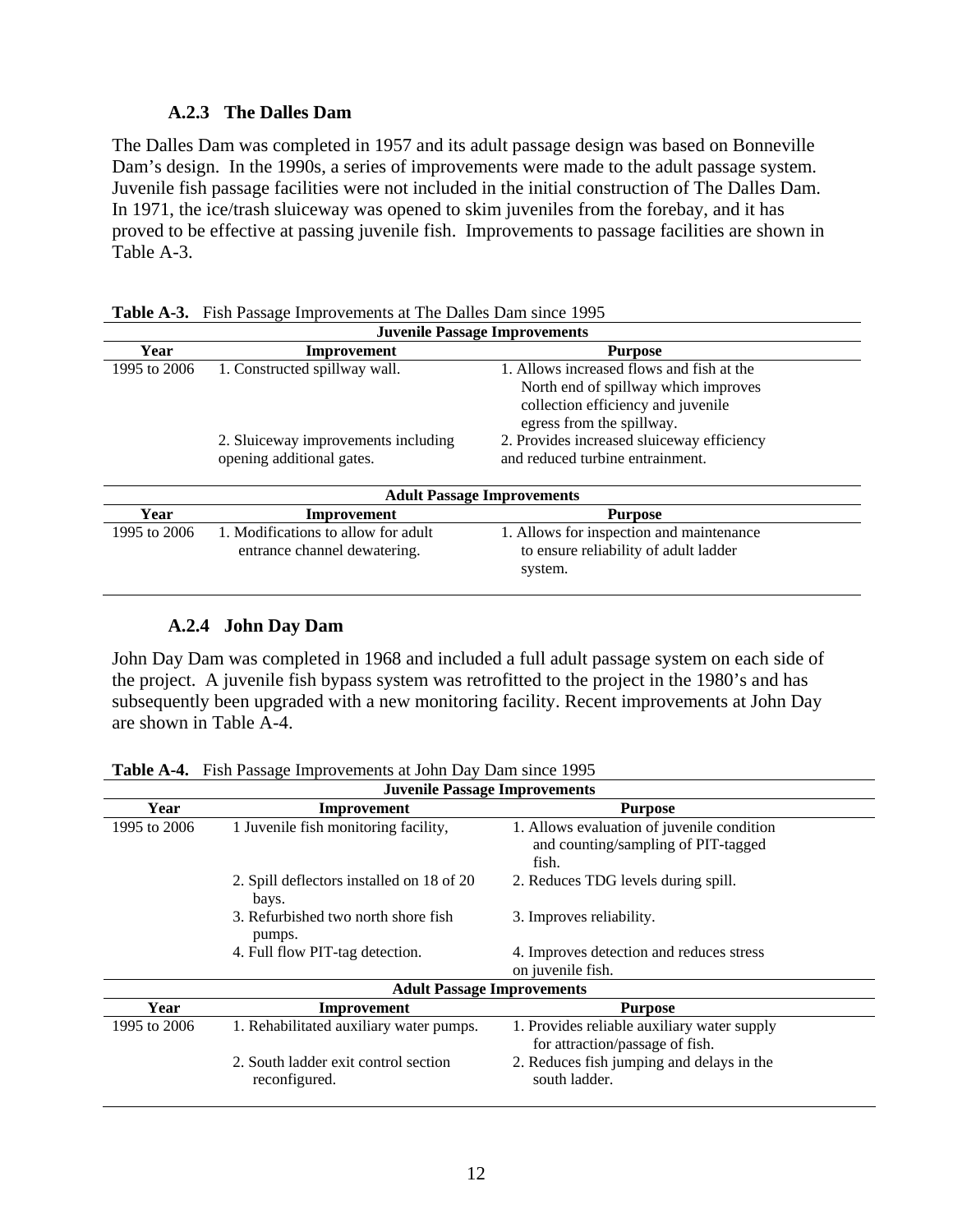### **A.2.5 McNary Dam**

McNary Dam, the second dam to be built on the lower Columbia River, was completed in 1953 with adult fish ladders on both shores of the project. Fish passage conditions at McNary are very important because this is the first of four dams that all juvenile fish migrating from the upper Columbia River and the lower Snake River pass as they swim towards the ocean. This project was retrofitted with a juvenile bypass facility in 1978, with a full compliment of submerged traveling screens (STSs) screens and vertical barrier screens (VBSs) added in 1981.

In 1996 to 1997, extended submerged traveling screens (ESBSs) and vertical barrier screens (VBSs) were added to the bypass system. The system now guides over 80 percent of spring and 60 percent of summer migrants from the turbine intake into the bypass.

The McNary fish passage system is considered to be state-of-the-art. As research, monitoring, and evaluation efforts form a feedback loop, additional enhancements will be made to McNary passage system to further benefit migrating fish. More recent improvements at McNary are shown in Table A-5.

| <b>Juvenile Passage Improvements</b> |                                                                                                                                          |                                                                                                      |  |  |  |
|--------------------------------------|------------------------------------------------------------------------------------------------------------------------------------------|------------------------------------------------------------------------------------------------------|--|--|--|
| Year                                 | Improvement                                                                                                                              | <b>Purpose</b>                                                                                       |  |  |  |
| 1995 to 2006                         | 1. ESBSs installed.                                                                                                                      | 1. Guides more migrants away from the<br>turbines into the bypass system.                            |  |  |  |
|                                      | 2. Spill deflectors place in remaining four<br>bays. Others installed earlier.                                                           | 2. Reduces TDG production during spill.                                                              |  |  |  |
|                                      | 3. Bypass system upgrades including full<br>flow system.                                                                                 | 3. Improves fish survival and health as<br>they transit the bypass system.                           |  |  |  |
|                                      | 4. Rehabilitation of spillway gates and<br>addition of hoists.                                                                           | 4. Allowed optimal spillway operation for<br>fish passage.                                           |  |  |  |
|                                      | <b>Adult Passage Improvements</b>                                                                                                        |                                                                                                      |  |  |  |
| Year                                 | Improvement                                                                                                                              | <b>Purpose</b>                                                                                       |  |  |  |
| 1995 to 2006                         | 1. Adult PIT-tag detection systems in both<br>fish ladders.<br>2. Replaced powerhouse collection system<br>stop logs with new stop logs. | 1. Improves ability to detect PIT-tags.<br>2. Increases reliability of adult fish passage<br>system. |  |  |  |

|  | <b>Table A-5.</b> Fish Passage Improvements at McNary Dam since 1995 |
|--|----------------------------------------------------------------------|
|--|----------------------------------------------------------------------|

## **A.2.6 Ice Harbor Dam**

The Ice Harbor project was completed in 1961. Its original design included two adult fish ladders and a powerhouse adult fish attraction and collection system, all of which have been improved (Table A-6). The dam was constructed without dedicated juvenile salmon passage facilities because at that time it was assumed that juvenile survival would be adequate through the turbines and spill.

By the mid-1960s, studies of improvements with access to the ice/trash sluiceway were provided and in 1996, a powerhouse bypass system consisting of submerged traveling screens STSs, a dedicated channel in the old sluiceway, a flume to carry juveniles to the tailrace, and sampling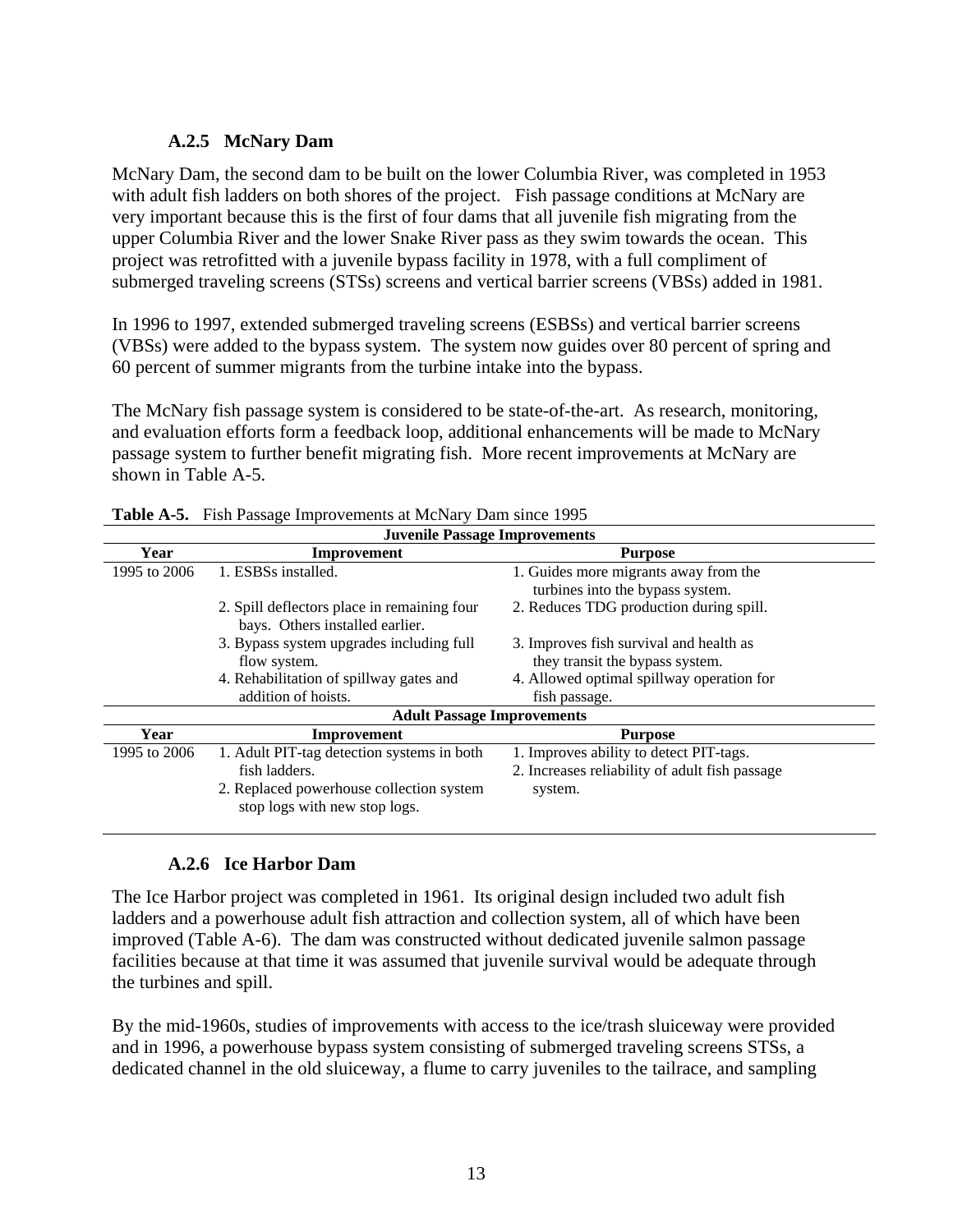facilities were installed. High TDG levels from spill proved to be especially problematic at Ice Harbor, so spillway deflectors were installed on all ten spillbays in 1999.

| <b>Juvenile Passage Improvements</b> |                                                    |                                     |  |  |
|--------------------------------------|----------------------------------------------------|-------------------------------------|--|--|
| Year                                 | Improvement                                        | <b>Purpose</b>                      |  |  |
| 1995 to 2006                         | 1. Submerged traveling screens (STSs)              | 1. Increases the percentage of fish |  |  |
|                                      | and VBSs put into each turbine                     | bypassed from the turbines.         |  |  |
|                                      | intake, 12-inch orifices drilled from              |                                     |  |  |
|                                      | gatewell to bypass channel in old                  |                                     |  |  |
|                                      | sluiceway, evaluation/marking                      |                                     |  |  |
|                                      | facilities at bottom of bypass flume.              |                                     |  |  |
|                                      | 2. Spill deflectors installed on all<br>spillbays. | 2. Reduces TDG levels.              |  |  |
|                                      | 3. PIT detection on main bypass flume              | 3. Allows PIT monitoring with lower |  |  |
|                                      |                                                    | potential for stress.               |  |  |
|                                      | 4. RSW installed in 2005.                          | 4. Allows more efficient spillway   |  |  |
|                                      |                                                    | passage, reduces delay in the       |  |  |
|                                      |                                                    | forebay.                            |  |  |
|                                      | <b>Adult Passage Improvements</b>                  |                                     |  |  |
| Year                                 | Improvement                                        | <b>Purpose</b>                      |  |  |
| 1995 to 2006                         | 1. North shore auxiliary water supply              | 1. Makes auxiliary water system     |  |  |
|                                      | system modified, new fish pumps                    | effective and reliable.             |  |  |
|                                      | installed.                                         | 2. Assesses adult fish passage and  |  |  |
|                                      | 2. Adult PIT-tag detection systems.                | survival through the project.       |  |  |

**Table A-6.** Fish Passage Improvements at Ice Harbor Dam since 1995

#### **A.2.7 Lower Monumental Dam**

Lower Monumental Dam was completed in 1969 with adult fish ladders on both shores of the project. It also had a rudimentary powerhouse collection system with orifice entrances along the face of the powerhouse and a pipe that ran along the face of the dam. Recent improvements are substantial; including an RSW, spill deflectors, screen overhaul, and improved transportation facilities (Table A-7).

| <b>Juvenile Passage Improvements</b> |                                                         |                                                                          |  |  |
|--------------------------------------|---------------------------------------------------------|--------------------------------------------------------------------------|--|--|
| Year                                 | Improvement                                             | <b>Purpose</b>                                                           |  |  |
| 1995 to 2006                         | 1. STS overhaul.                                        | 1. Ensures STS efficacy and reliability.                                 |  |  |
|                                      | 2. Spill deflectors installed on bays one<br>and eight. | 2. Reduces TDG levels.                                                   |  |  |
|                                      | 3. Barge loading and improved<br>dewatering facilities. | 3. Improves juvenile transportation<br>system.                           |  |  |
|                                      | 4. Addition of parapet wall                             | 4. Reduces TDG levels and allows full<br>use of end bays at the spillway |  |  |
|                                      | 5. PIT-tag detector in main transport                   | 5. Allows for better counting and                                        |  |  |
|                                      | flume                                                   | analysis of migration patterns and                                       |  |  |
|                                      |                                                         | survival.                                                                |  |  |
| <b>Adult Passage Improvements</b>    |                                                         |                                                                          |  |  |
| Year                                 | Improvement                                             | <b>Purpose</b>                                                           |  |  |
| 1995 to 2006                         | 1. All three auxiliary water supply                     | 1. Ensures fish ladder auxiliary water                                   |  |  |
|                                      | pumps rehabilitated.                                    | system efficacy and reliability.                                         |  |  |

**Table A-7.** Fish Passage Improvements at Lower Monumental Dam since 1995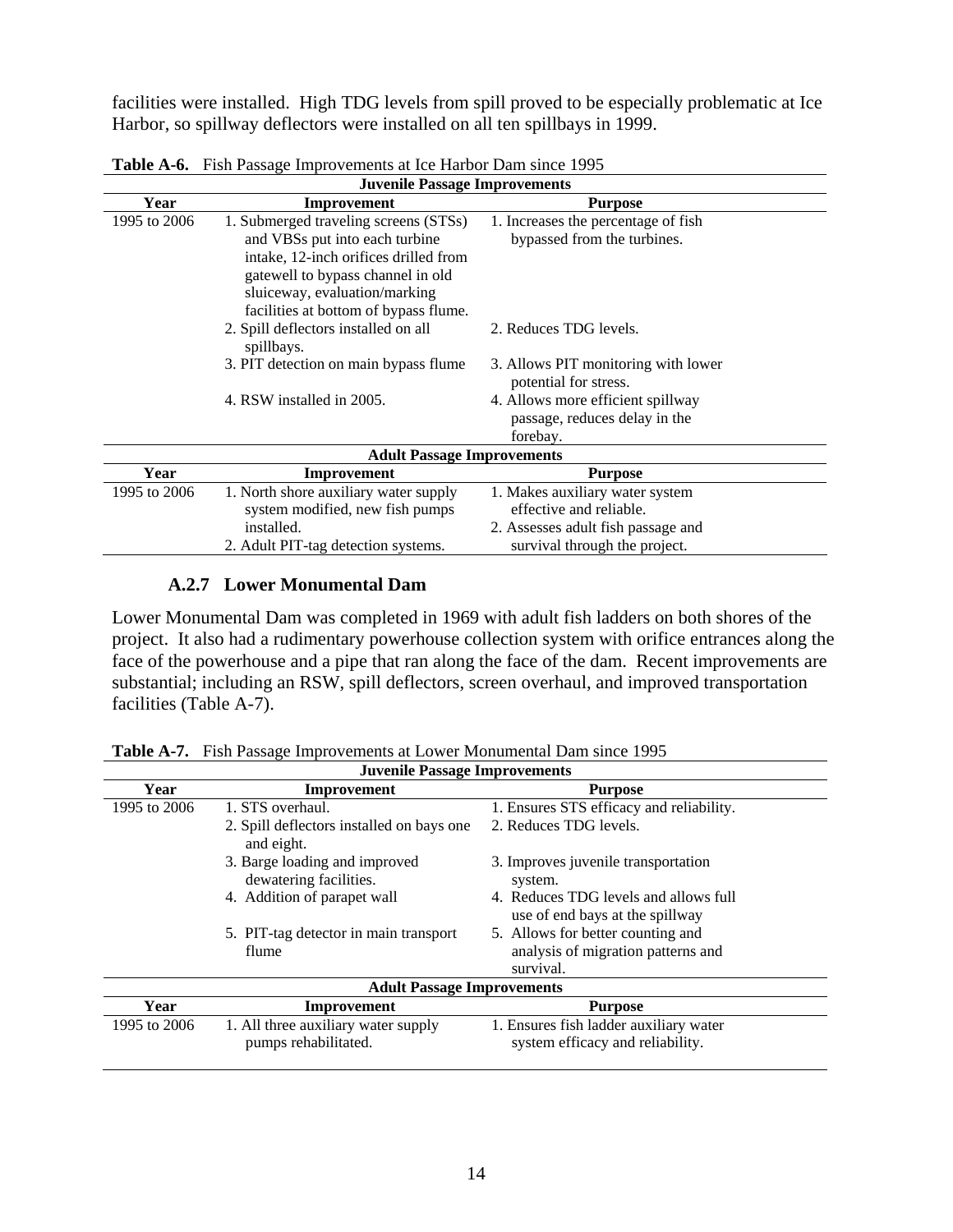#### **A.2.8 Little Goose Dam**

Little Goose Dam went into service in 1970 with a single south shore ladder for adult fish passage, a powerhouse collection channel, and two north spillway entrances with a channel leading to the powerhouse collection channel. A turbine pump provided auxiliary water from the tailrace for the powerhouse collection system. In 1991, picketed leads to reduce adult fish fallout from the ladder entrances were placed at the north end of the powerhouse collection channel and were enhanced in 1994.

Little Goose was constructed with the same elemental juvenile fish bypass design as Lower Monumental and John Day dams. It featured 6-inch orifices to each gatewell leading to an embedded pipe that carried fish around the powerhouse and discharged them into the tailrace. The bypass-transport facilities that had been built in 1980 were replaced in 1990. The new facilities featured a modified collection channel, a new dewatering structure, a corrugated flume, a new "wet" separator, a new evaluation facility, holding ponds, and a loading/outfall structure. In the mid-1990's the STSs were replaced with newly designed VBSs and extended length bar screens (ESBSs). The PIT-tag diversion and detection system has also been rebuilt and is now state of the art. Turbine intake emergency gates were also raised to increase fish guidance efficiency (FGE). More recent improvements at Little Goose are shown in Table A-8.

| <b>Juvenile Passage Improvements</b> |                                                               |                                                                                                   |  |
|--------------------------------------|---------------------------------------------------------------|---------------------------------------------------------------------------------------------------|--|
| Year                                 | Improvement                                                   | <b>Purpose</b>                                                                                    |  |
| 1995 to 2006                         | 1. ESBS's and improved VBSs.                                  | 1. Increases FGE and reduced turbine<br>entrainment on juveniles.                                 |  |
|                                      | 2. Upgraded PIT-tag sort by code,<br>routing, bypass outfall. | 2. Reduces fish delay, stress, and<br>predation.                                                  |  |
|                                      | 3. Trash shear boom                                           | 3. Reduces amount of debris entering<br>gatewells, thereby reducing fish<br>injury and mortality. |  |

| <b>Adult Passage Improvements</b> |                                                    |                                                             |  |  |  |  |
|-----------------------------------|----------------------------------------------------|-------------------------------------------------------------|--|--|--|--|
| Year                              | Improvement                                        | <b>Purpose</b>                                              |  |  |  |  |
| 1995 to 2006                      | 1. Picketed leads in collection system<br>channel. | 1. Fewer fish fall out of the channel<br>into the tailrace. |  |  |  |  |
|                                   | 2. Auxiliary water supply<br>improvement.          | 2. Improves fish ladder system<br>reliability.              |  |  |  |  |

### **A.2.9 Lower Granite Dam**

Lower Granite Dam was constructed in 1975 with an adult fish collection and passage system consisting of a single south shore adult fish ladder, a powerhouse collection channel with main entrances at the end of the powerhouse, and two north shore entrances with a transportation channel under the spillway leading to the powerhouse collection channel.

The adult passage system proved to be effective and was not modified until the early 1990s when the fishway controls were upgraded. In 1993, permanent picketed leads were installed to reduce fallout of adults from the ladder entrances. The adult fish trap was rebuilt in 1998 and adult PITtag detectors were added.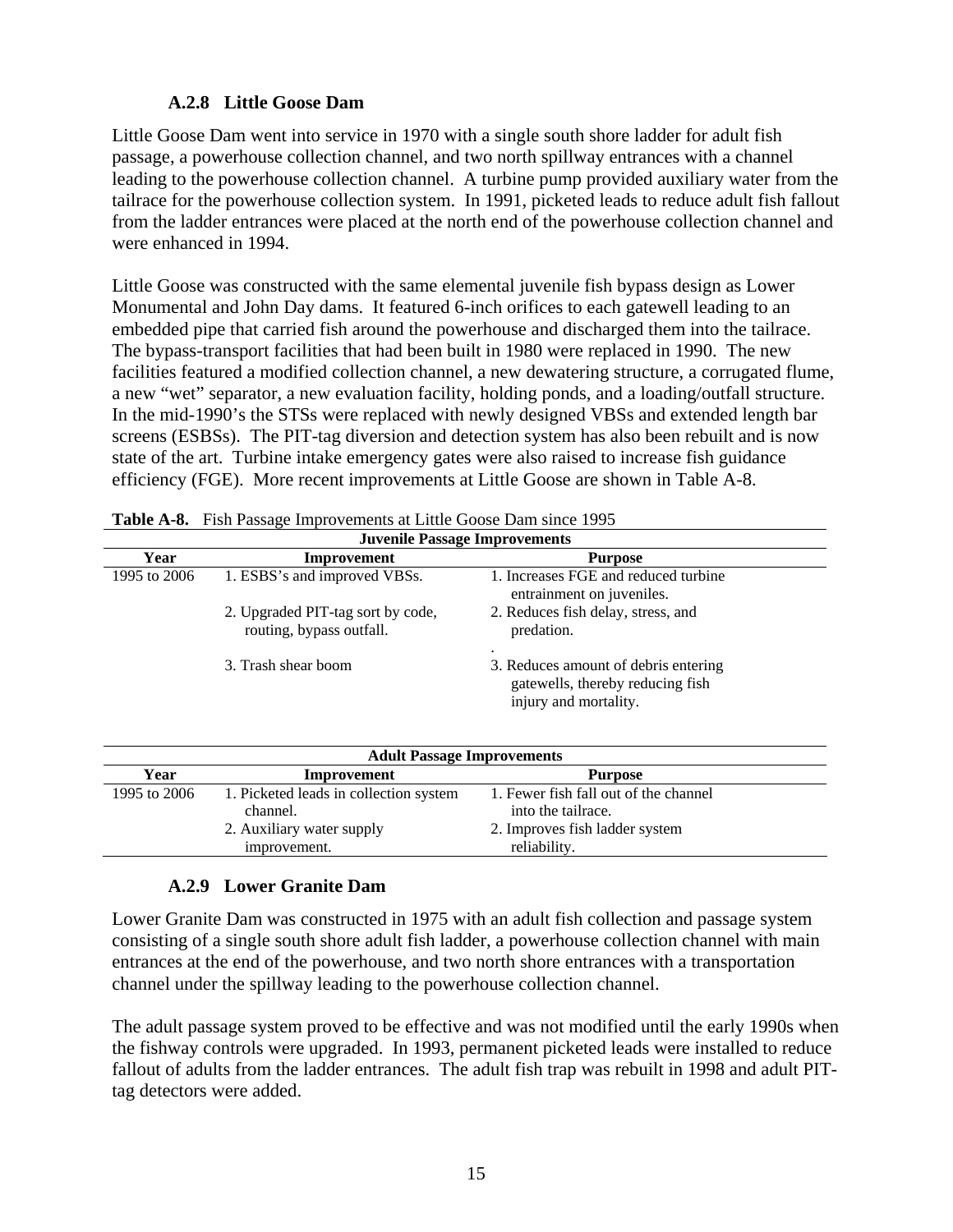Lower Granite Dam was the first mainstem project to have a full juvenile STS bypass-transport system included in its original design. The bypass included VBSs, 8-inch orifices that led to dewatering structures, and a pressurized pipe at the south end of the powerhouse. The pipe led down the tailrace into a fish/water separator, holding ponds, an evaluation/monitoring facility, a transport loading dock, and an outfall.

In the early 1980s, the juvenile bypass and transportation systems were overhauled. New generation STSs were installed, the gatewell orifices were increased to 10 inches, the dry separator was replaced by a wet separator, and new raceways were installed. In the early 1990s, emergency gates were removed from their gate slots in a successful effort to improve FGE. In 1996, the STSs were replaced with new VBSs and extended-length bar screens. To provide a surface passage route for juvenile fish a RSW was installed in 2001 at Lower Granite, which yields roughly 98 percent passing survival for juvenile fish. More recent improvements at Lower Granite are shown in Table A-9.

|              | <b>Juvenile Passage Improvements</b>                                                          |                                                                                                                               |  |  |  |  |  |  |  |
|--------------|-----------------------------------------------------------------------------------------------|-------------------------------------------------------------------------------------------------------------------------------|--|--|--|--|--|--|--|
| Year         | Improvement                                                                                   | <b>Purpose</b>                                                                                                                |  |  |  |  |  |  |  |
| 1995 to 2006 | 1. New ESBSs and VBSs installed.                                                              | 1. Fish stress and injury reduced in<br>bypass system                                                                         |  |  |  |  |  |  |  |
|              | 2. PIT-tag sort by code improvements.<br>3. Spill deflectors.<br>4. RSW installed and tested. | 2. Decrease stress.<br>3. Reduces TDG levels.<br>4. Allows more efficient spillway<br>passage and decreased forebay<br>delay. |  |  |  |  |  |  |  |

|  |  |  | Table A-9. Fish Passage Improvements at Lower Granite Dam since 1995 |
|--|--|--|----------------------------------------------------------------------|
|--|--|--|----------------------------------------------------------------------|

|              | <b>Adult Passage Improvements</b>            |                                                            |  |  |  |  |  |  |
|--------------|----------------------------------------------|------------------------------------------------------------|--|--|--|--|--|--|
| Year         | Improvement                                  | <b>Purpose</b>                                             |  |  |  |  |  |  |
| 1995 to 2006 | 1. PIT-tag detectors added.                  | 1. Allows for monitoring of returning<br>adult fish.       |  |  |  |  |  |  |
|              | 2. Fish trap modified and expanded           | 2. Provide better adult fish handling<br>conditions.       |  |  |  |  |  |  |
|              | 3. modified diffuser and transition<br>pools | 3. Improve adult passage by<br>eliminating fishway fallout |  |  |  |  |  |  |
|              | 4. Auxiliary water supply<br>improvements.   | 4. Increased reliability of ladder<br>operation.           |  |  |  |  |  |  |

### **B. REGULATING FLOW TO ASSIST JUVENILE FISH MIGRATION**

Managing water in the Columbia River system for its many purposes is particularly challenging given the relatively small portion of the annual runoff volume that can actually be stored in reservoirs. The runoff produces an annual average of about 200 million acre-feet of water, but only about 20 percent of it can be impounded for useful purposes. By contrast, the Colorado River system can store about three times as much runoff as it normally receives in a given year. The Missouri River system has about two times more useable storage than average annual runoff.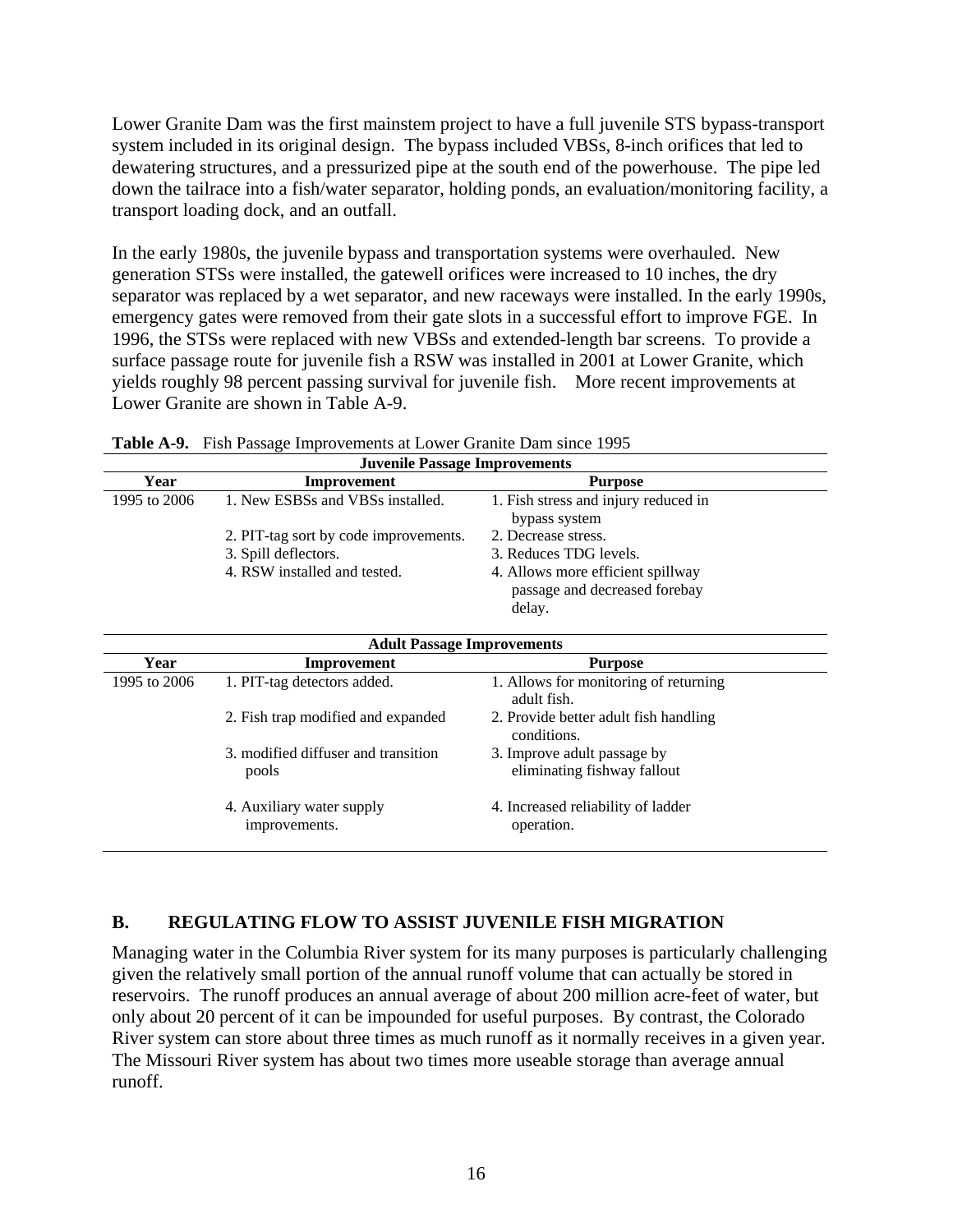The notably larger storage capacities of the Colorado and Missouri River systems present much different management considerations than the Columbia River system. These systems have the capacity to store water for subsequent years' use, whereas the Columbia River system, with its large annual volume to usable storage ratio, has to evacuate on a yearly basis to accommodate water supply conditions in the Columbia Basin. This means that operators cannot use stored water to transform a dry year's water supply into an average flow year. Operators of the hydropower system must deal with the variability in annual rain and snowpack relying on professional judgment.

Flows for fish are an important component of water management in the Columbia River Basin. Fish operations draw on 8 million acre-feet of stored water annually—about one-quarter of the 30-million acre-feet of storage in U.S. reservoirs and Treaty storage in Canada. Because much of the available storage is in Treaty projects in Canada, its use downstream is governed by the Columbia River Treaty. Use of Treaty storage for fishery purposes depends on development of mutually beneficial agreements between the United States and Canada. Use of space in Canadian reservoirs not included in the Treaty, referred to as non-Treaty storage, requires negotiation of additional agreements.

In recent Treaty agreements, Canada has allowed storage of flow augmentation water (1 million acre-feet) for U.S. fishery benefits in exchange for flow shaping for meeting fishery objectives in Canada. The 1 million acre-feet is released within the May through July period to assist juvenile migration in the United States. If this flow augmentation water is released across one month, it equates to an additional flow of 16,000 thousand cubic feet per second (kcfs) for that month, equal to about 6 percent of spring flow objective, or about 8 percent of the summer flow objective of 200 kcfs at McNary Dam.

The 1995 biological opinion "substantially alters the operation of the reservoirs in the FCRPS compared to the 1993 and 1994 biological opinions" (1995 BiOp, p. 96). The Action Agencies were to henceforth operate the FCRPS during fall and winter months at high confidence levels that refill would be accomplished by April 20. Flow targets were to be met in the spring while ensuring sufficient storage of water to be available by June 30 to meet summer flow targets.

The objective of fish operations today is to provide flows in a natural pattern, to the extent that the design of the system for multiple purposes will allow. Figure A-8 illustrates how flows are shaped to more closely approximate a natural, unregulated river to assist fish migration. It compares the regulated flow in October 2005- September 2006 (the 2006 water year) to what would have been a natural flow in that year. In this year, precipitation was measured at about 100 percent of the 71-year average.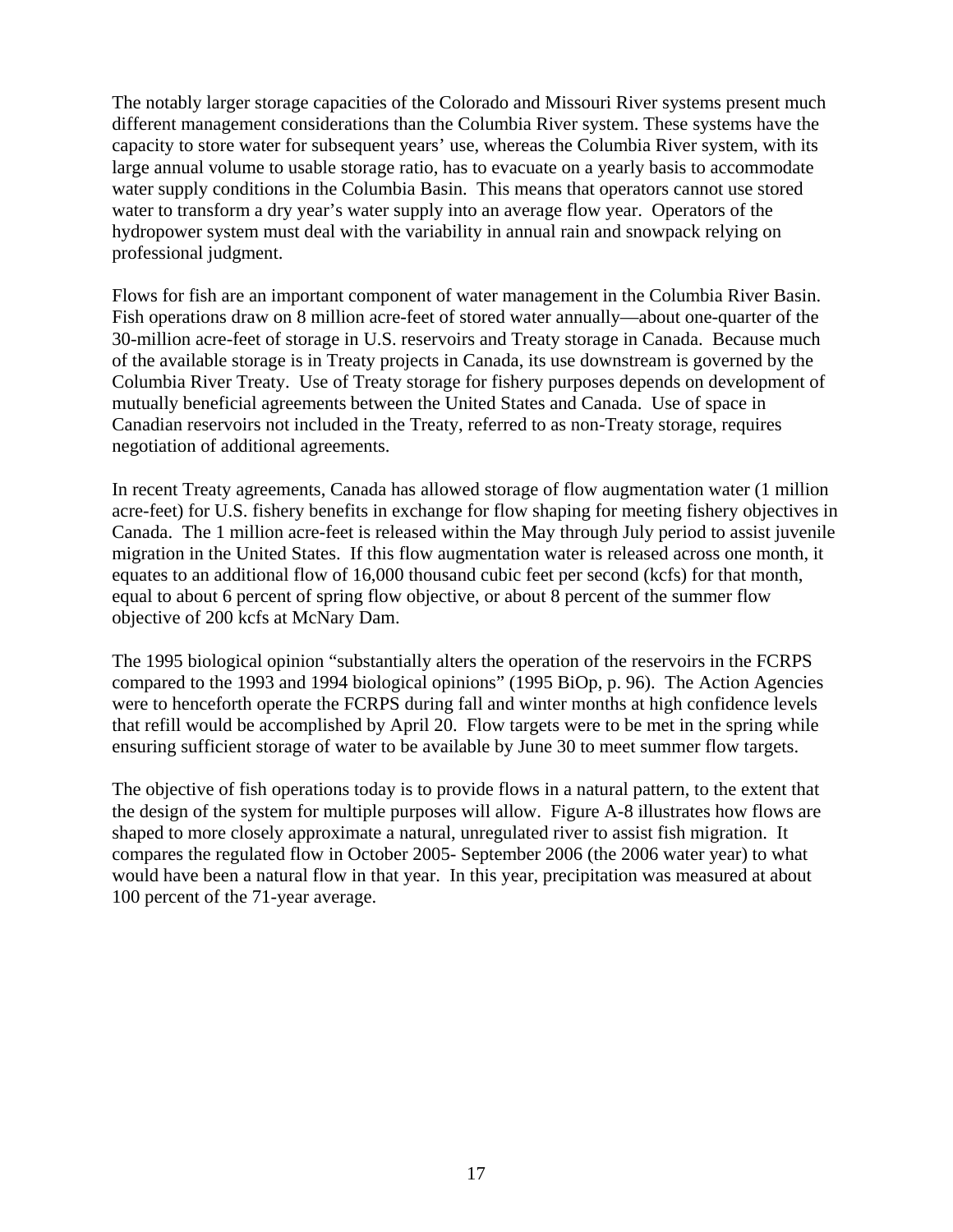

**Figure A-8.** Natural and Regulated Monthly Average Flow at The Dalles Dam for the 2006 water year.

Another way of looking at the changes in flow due to reservoir operations for fish is in millions of acre-feet of water passing The Dalles Dam. Figure A-9 shows the additional flow at The Dalles during the juvenile migration period (April through August) due to reservoir operations for fish (60-year average) under the 2004 BiOp. Fish operations would add 8.3 million acre-feet on average—4.6 to 13.2 million acre-feet, depending on annual precipitation.



**Figure A-9.** Flow Change at The Dalles Dam during the Juvenile Migration Period (April through August) Due to Reservoir Operations for Fish (60-year average)

The volume of water in the river each year is as variable as the weather. Figure A-10 depicts a 60-year average regulated flow at The Dalles Dam, with and without fish operations. Given limited storage and other constraints, these operations are a substantial change, pressing the design capabilities of the system.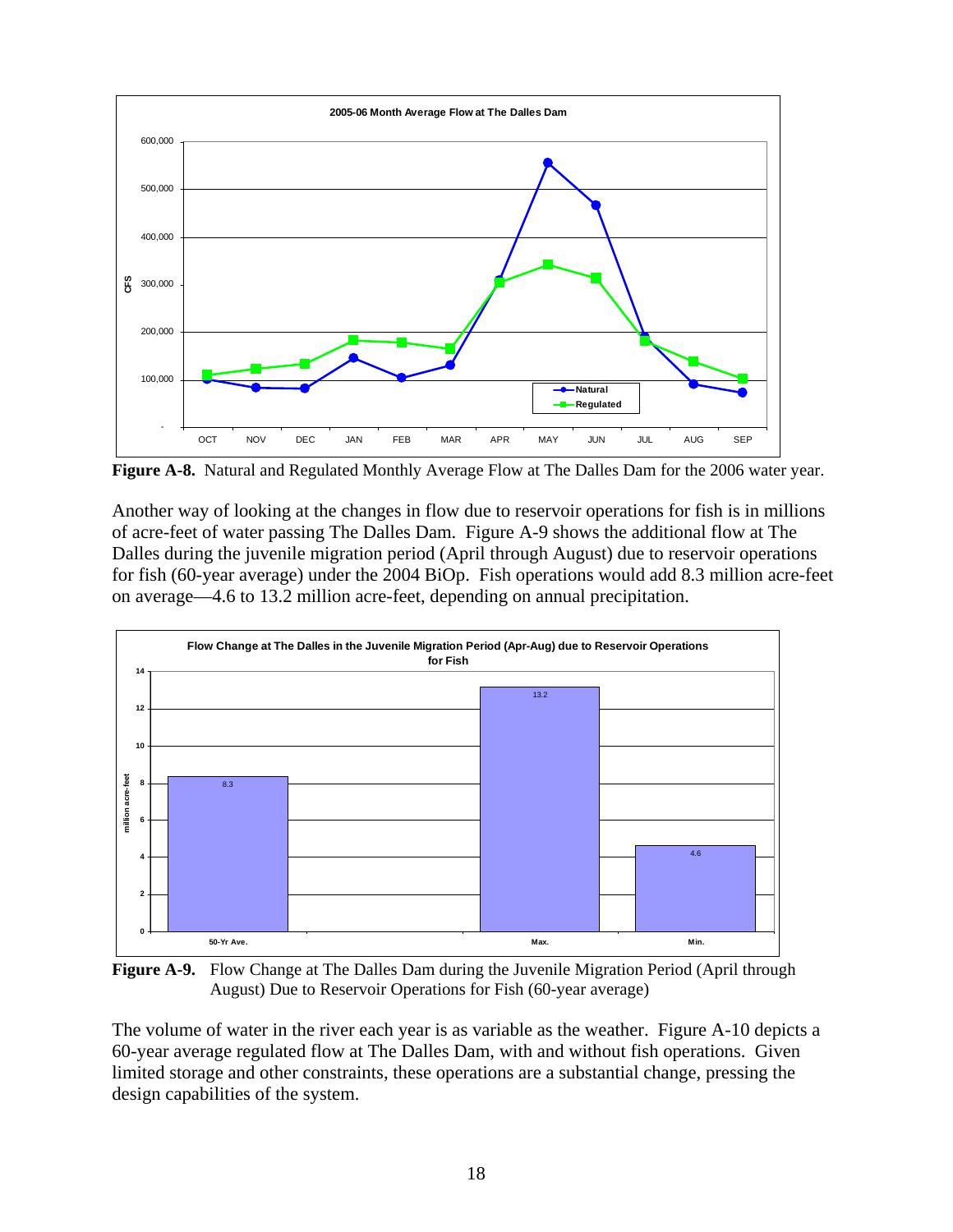

**Figure A-10.** Sixty-Year Average Regulated Flow at The Dalles Dam, With and Without Fish Operations

The eight federal dams on the lower Columbia and Snake Rivers are "run of the river" dams, that is, low head dams that have little or no storage capacity and essentially pass inflows<sup>3</sup>. Nevertheless, the impeded flow in these reservoirs affects the progress of juvenile salmon through the system in several ways: slower travel, increased water temperature, and increased exposure to predators among them. In 1995, the Corps began operating the lower Snake reservoirs within 1 foot of minimum operating pool (the level required to provide safe navigation, operate fish facilities within design criteria, and operate turbines). The 1995 biological opinion also called for John Day pool to be operated within one and one-half foot of minimum irrigation pool from April 20 through the summer. These drawdowns reduce the width or the cross-section of the reservoir, thereby increasing water velocity.

The summer flow management objective is to draft reservoirs within specific limits to meet flow targets and to manage water temperatures to benefit migrating juvenile salmon. Cooler water is also thought to assist adult migration.

Flood control procedures have been modified to the extent possible without unduly increasing risk. At storage reservoirs behind Libby and Hungry Horse dams, operators recently adopted a flexible release schedule called VARQ (i.e., VAR [variable] Q [flow]) to bolster flows for several ESA-listed fish. VARQ entails maintaining higher levels of water in certain reservoirs from January through April when the runoff is forecasted to be average or less. By this means, operators can provide flood control while ensuring that more water is available for adult Kootenai River white sturgeon and juvenile salmon and steelhead migration in spring and summer.

Finally, the operators strive to provide habitat for mainstem spawning chum and fall Chinook salmon. They maintain sufficient flow below Bonneville Dam to keep redds submerged until juvenile fish hatch in the spring.

 $\overline{a}$ 

 $3$  John Day Dam has approximately 500 thousand acre-feet of flood control storage.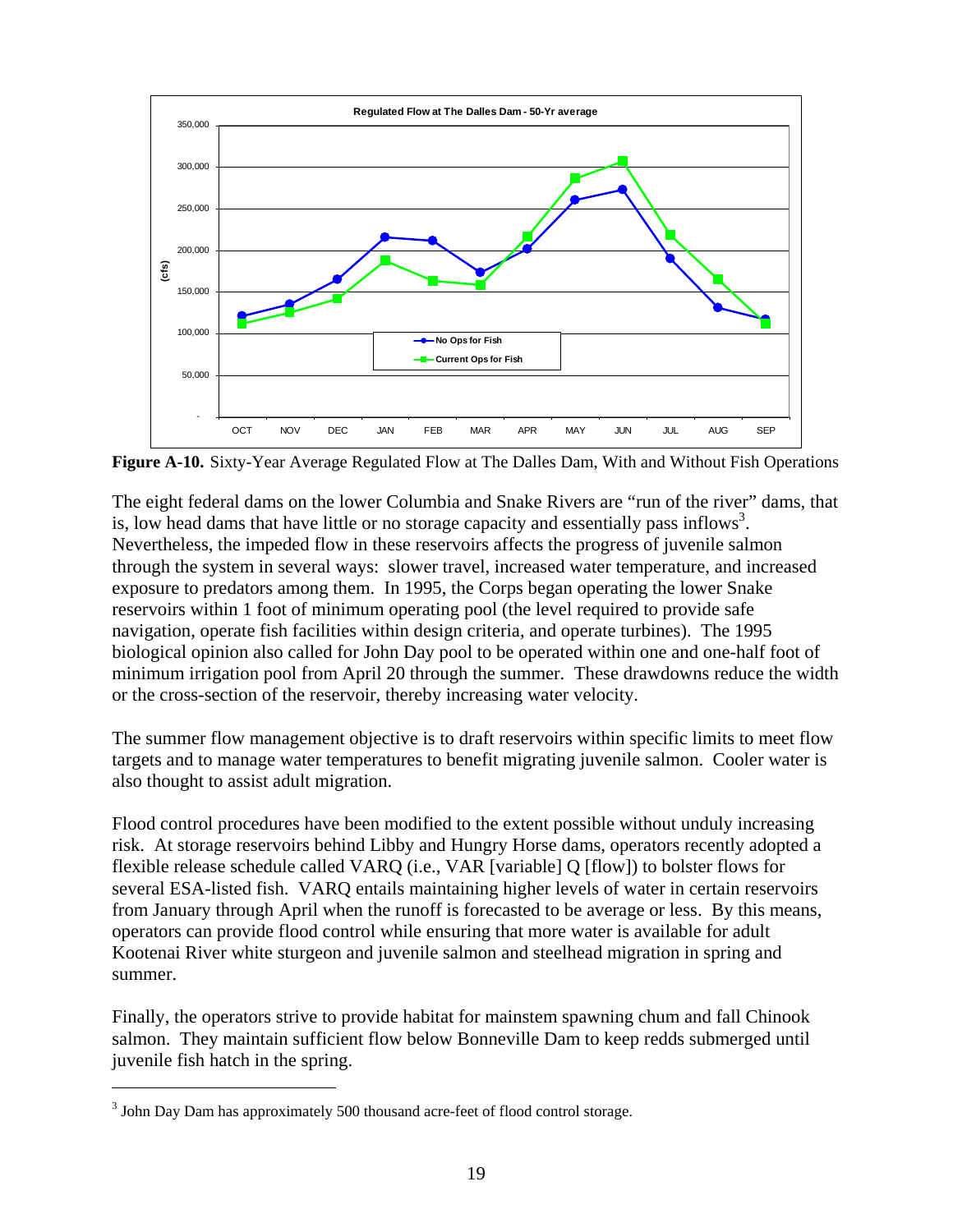## **C. SPILL OPERATIONS TO ASSIST JUVENILE FISH PASSAGE**

Spill operations are a method of guiding juvenile salmon and steelhead through spillways rather than through turbines. The objective of the spill program is to achieve maximum survival, along with other passage routes, at each dam. Survival is measured by detecting the PIT-tagged fish as they pass from the forebay above the dam to the tailwater below the dam.

Prior to the 1995 BiOp, the operators' objective was to attain a fish passage efficiency<sup>4</sup> (FPE) of 70 percent for spring migrants and 50 percent for summer migrants. To accomplish this, spill was provided at three dams. The other dams met the goal without spill. In the longer term, the plan was to complete structural bypass systems at the four lower Snake River and four lower Columbia River dams to boost in-river survival.

In the 1995 BiOp, the objective was raised to achieve 80 percent FPE at all eight projects by spilling water through the spring months at each project. Timing and volume of spill at each project was designed to achieve biological benefits with a cap to avoid harmful levels of TDG. Given the fact that most juvenile fish have passed through the system by August, limited spill was to be provided in summer months, primarily at Ice Harbor and the three lower Columbia dams, where no fish are collected for transport.

Bypass facilities of various types have been added to dams with survival of juvenile fish increasing to 90 to 95 percent at each dam. As discussed earlier, surface passage modifications such as RSWs and the Bonneville Dam Corner Collector can achieve higher survival rates (97 percent or higher with RSWs, and 100 percent with the Corner Collector), while spilling less water.

The various routes of juvenile passage notwithstanding, most juvenile fish in the river find their way through spillways. Table A-10 illustrates how the use of spill has increased significantly in duration and volume since the 1995 biological opinion based on biological results. Notable are the significant increases in spring and summer spill in that year and again in 2000, along with the addition of biological criteria balancing gas saturation, tailrace conditions, and adult passage. The 2000 biological opinion based annual spill programs on "the best available monitoring and evaluation data concerning project passage, spill, and system survival research" (2000 BiOpp. 9- 88). This principle was extended to the 2004 biological opinion, further increasing the reliance on biological performance to set spill levels at each project.

In 2004, emphasis turned to 24-hour surface spill through RSWs and the Corner Collector at Bonneville Dam. A Court Order in 2005 required summer spill at Lower Granite, Little Goose, and Lower Monumental dams on the Snake River, and at McNary Dam on the Columbia River, which was continued in 2006 and 2007. Monitoring in 2005 and 2006 showed nearly all of the Snake River fall Chinook salmon (both hatchery and wild) passed Little Goose and Lower Monumental dams by late July or early August.

1

<sup>&</sup>lt;sup>4</sup> Fish Passage Efficiency is a measure of percent of juvenile fish that are diverted away from turbine passage, either via spill or through the juvenile bypass facilities.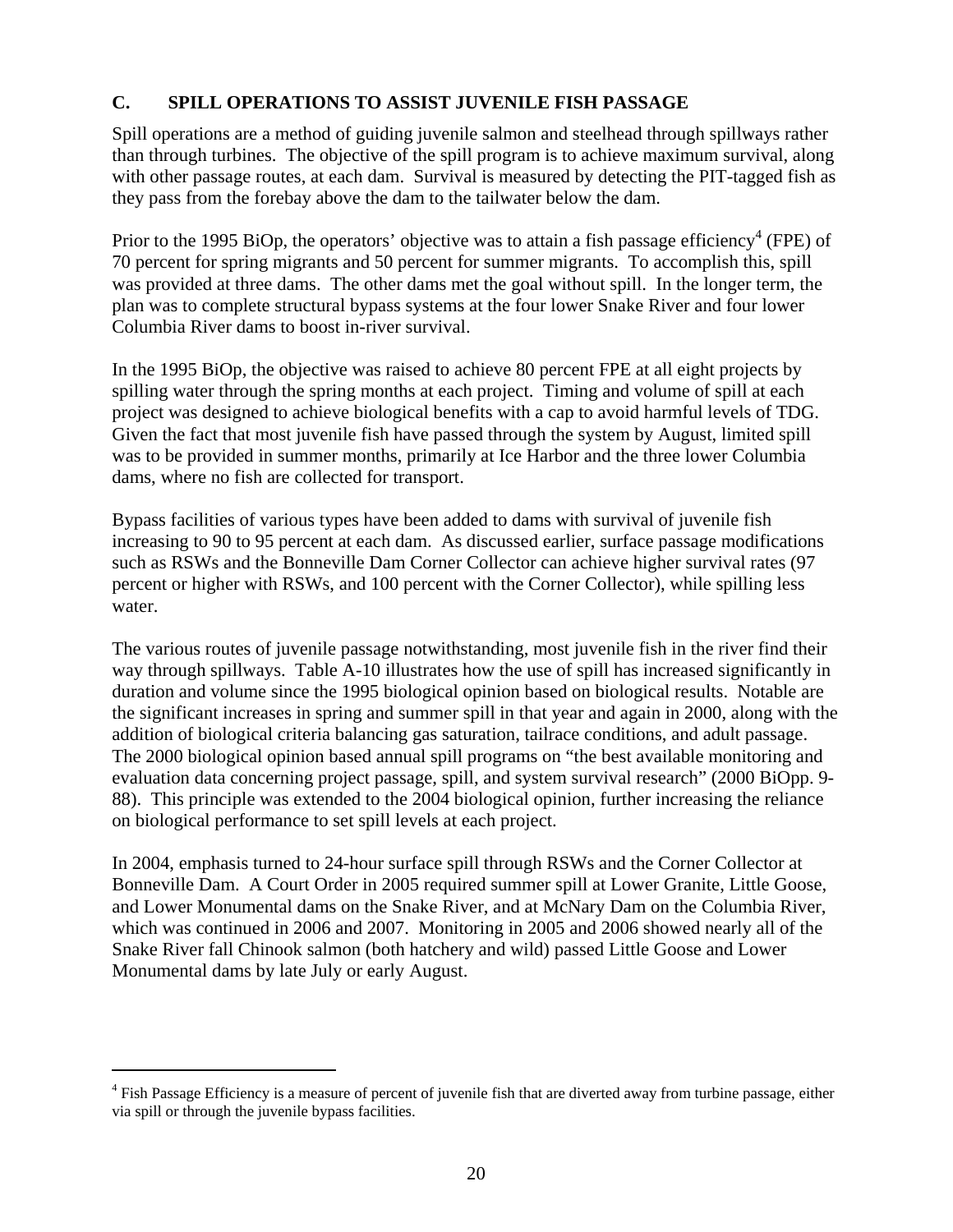## **Table A-10.** Historical, Spring, and Summer Spill Levels.

**Historical Spill Levels** 

|                            |                                                                                                  | 1988 Spill MOA                                                                                                                                                       | 1994 BiOp                                                                                                    | 1995 BiOp                                                                                                                                                    | 1998 BiOp                                                      | <b>2000 BiOp</b>                                                                                                                                     | $2004$ BiOp                                                                                         | <b>2005 Court</b><br>Order                                        | <b>2006 Court</b><br>Order                                     |
|----------------------------|--------------------------------------------------------------------------------------------------|----------------------------------------------------------------------------------------------------------------------------------------------------------------------|--------------------------------------------------------------------------------------------------------------|--------------------------------------------------------------------------------------------------------------------------------------------------------------|----------------------------------------------------------------|------------------------------------------------------------------------------------------------------------------------------------------------------|-----------------------------------------------------------------------------------------------------|-------------------------------------------------------------------|----------------------------------------------------------------|
|                            | Starting $\sim$ 1978<br>spill is provided<br>informally based<br>on fish presence at<br>each dam | Spill is intended as<br>an interim<br>measure until<br>bypass systems<br>are installed to<br>provide 70%<br>spring and 50%<br>summer FPE<br>(non-turbine<br>passage) | Still striving for<br>70% spring and<br>50% summer FPE<br>and completion of<br>bypass systems at<br>all dams | Spill percentages<br>primarily based on<br>achieving 80%<br>FPE (non-turbine)<br>passage),<br>uncertainty about<br>benefits of<br>transportation is<br>noted | Emphasis on<br>increasing gas<br>caps                          | Prioritized spill<br>passage, also<br>seeking balance<br>between high gas<br>cap spill, good<br>tailrace<br>conditions, and<br>good adult<br>passage | Emphasis on 24-<br>hour surface spill,<br>good tailrace<br>conditions, and<br>good adult<br>passage | Addition of<br>summer spill at<br>transport projects              | Continuing<br>summer spill at<br>transport projects            |
| <b>Spring Spill Levels</b> |                                                                                                  |                                                                                                                                                                      |                                                                                                              |                                                                                                                                                              |                                                                |                                                                                                                                                      |                                                                                                     |                                                                   |                                                                |
|                            |                                                                                                  | 1988 Spill MOA                                                                                                                                                       | 1994 BiOp                                                                                                    | 1995 BiOp                                                                                                                                                    | 1998 BiOp                                                      | 2000 BiOp                                                                                                                                            | $2004$ BiOp                                                                                         | <b>2005 Court</b><br>Order                                        | <b>2006 Court</b><br>Order                                     |
| <b>Dates</b>               | No Formal Dates                                                                                  | Between 10 and<br>90% passage dates<br>$(4/15-5/31)$ @ IHR<br>and LMN and 5/1-<br>$6/6$ @ TDA)                                                                       | 4/15-5/31 @ IHR<br>and $5/1 - 6/6$ @<br><b>TDA</b>                                                           | $4/10 - 6/20$ in<br>Snake River, 4/20-<br>6/30 in Columbia<br>River                                                                                          | $4/3 - 6/20$ in Snake<br>River, 4/10-6/30<br>in Columbia River | $4/3 - 6/20$ in Snake<br>River, 4/10-6/30<br>in Columbia River                                                                                       | $4/3 - 6/20$ in Snake<br>River, 4/10-6/30<br>in Columbia River                                      | n/a (2004 BiOp<br>operations<br>implemented<br>during the spring) | $4/3 - 6/20$ in Snake<br>River, 4/10-6/30<br>in Columbia River |
| <b>Hours</b>               | Generally at night,<br>no specific times                                                         | 12 hours @ LMN<br>and IHR, 24 hours<br>@ TDA                                                                                                                         | 12 hours @ IHR,<br>8 hours @ TDA                                                                             | 24 hours @ IHR,<br>TDA and BON.<br>12 hours @ all<br>others                                                                                                  | 24 hours @ IHR,<br>TDA and BON,<br>12 hours $@$ all<br>others  | 24 hours @ LMN,<br>IHR, TDA and<br>BON, 12 hours @<br>all others                                                                                     | 24 hours @ LMN,<br>IHR, TDA and<br>BON, 12 hours @<br>all others                                    | n/a                                                               | 12 hours @ JDA,<br>24 hours @ all<br>others                    |
| <b>Lower Granite</b>       |                                                                                                  | No spill                                                                                                                                                             | No spill                                                                                                     | 0 day and 80%<br>night (40 kcfs gas<br>cap)                                                                                                                  | 0 day and 80%<br>night (45 kcfs gas<br>cap)                    | 0 day and gas cap<br>night (60 kcfs gas<br>cap)                                                                                                      | 20 kcfs day and 20<br>kcfs night                                                                    | n/a                                                               | 20 kcfs day and<br>night                                       |
| <b>Little Goose</b>        |                                                                                                  | No spill                                                                                                                                                             | No spill                                                                                                     | 0 day and 80%<br>night (35 kcfs gas<br>cap)                                                                                                                  | 0 day and 80%<br>night (60 kcfs gas                            | 0 day and gas cap<br>night (45 kcfs gas                                                                                                              | 0 day and gas cap<br>night                                                                          | n/a                                                               | 30% of flow day<br>and night                                   |
| Lower<br>Monumental        |                                                                                                  | 0 day and 70%<br>night                                                                                                                                               | No spill                                                                                                     | 0 day and $81\%$<br>night (40 kcfs gas<br>cap)                                                                                                               | cap)<br>0 day and 81%<br>night (40 kcfs gas<br>cap)            | cap)<br>Gas cap day and<br>gas cap night (40<br>kcfs gas cap)                                                                                        | Gas cap day and<br>night                                                                            | n/a                                                               | Gas cap day and<br>night                                       |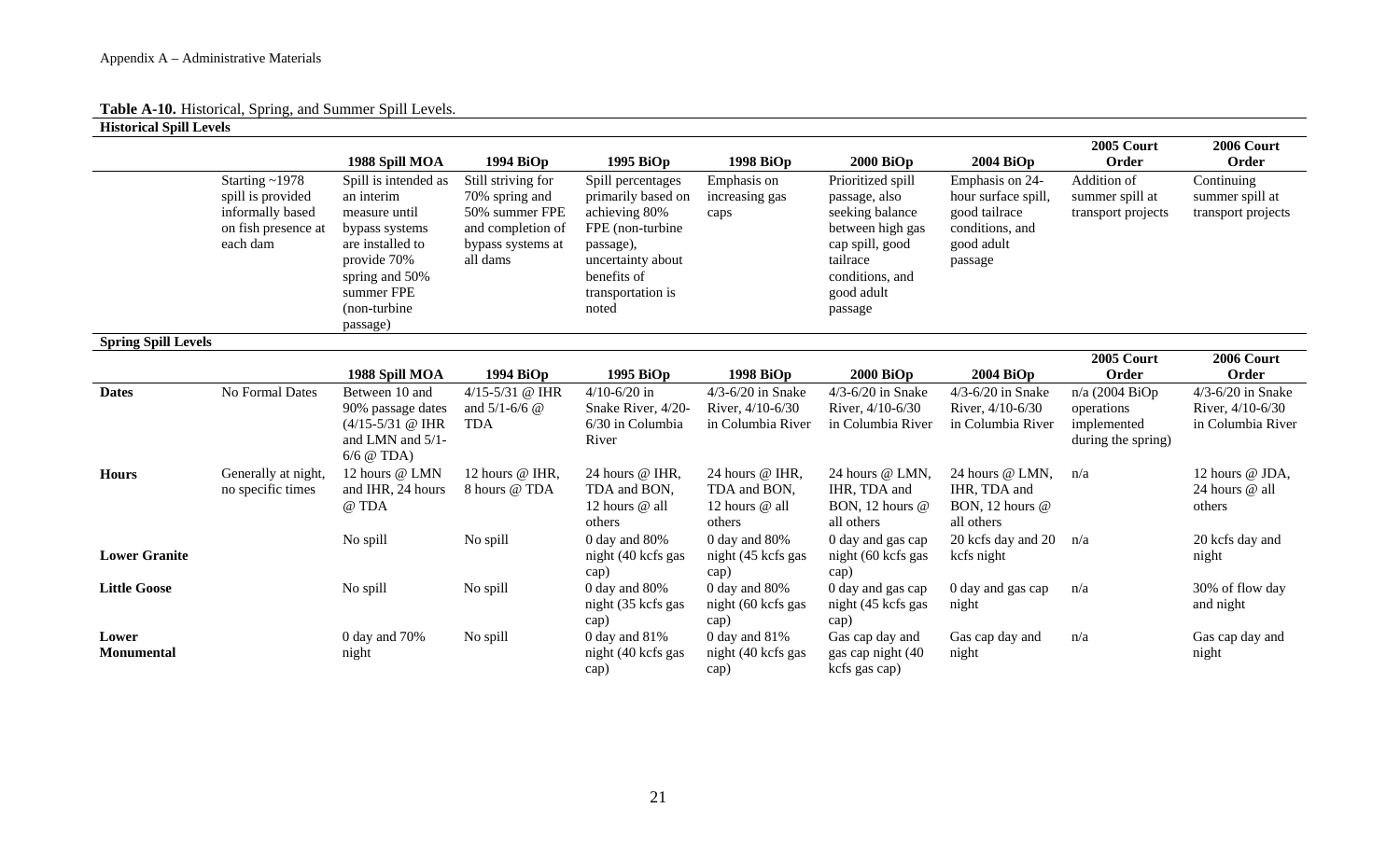|  | Table A-10. | Historical, Spring, and Summer Spill Levels (continued) |  |  |  |
|--|-------------|---------------------------------------------------------|--|--|--|
|--|-------------|---------------------------------------------------------|--|--|--|

|                                        |                                          |                                                                                                           |                                                                     |                                                                                                                             |                                                                                                                             |                                                                                                |                                                                  | 2005 Court                                                         | 2006 Court                                                                          |
|----------------------------------------|------------------------------------------|-----------------------------------------------------------------------------------------------------------|---------------------------------------------------------------------|-----------------------------------------------------------------------------------------------------------------------------|-----------------------------------------------------------------------------------------------------------------------------|------------------------------------------------------------------------------------------------|------------------------------------------------------------------|--------------------------------------------------------------------|-------------------------------------------------------------------------------------|
|                                        |                                          | 1988 Spill MOA                                                                                            | 1994 BiOp                                                           | 1995 BiOp                                                                                                                   | 1998 BiOp                                                                                                                   | <b>2000 BiOp</b>                                                                               | 2004 BiOp                                                        | Order                                                              | Order                                                                               |
| <b>Spring Spill Levels (continued)</b> |                                          |                                                                                                           |                                                                     |                                                                                                                             |                                                                                                                             |                                                                                                |                                                                  |                                                                    |                                                                                     |
| <b>Dates</b>                           | No Formal Dates                          | Between 10 and<br>90% passage dates<br>$(6/1 - 7/22)$ @ IHR<br>and LMN and 6/7-<br>8/22 @ JDA and<br>TDA) | $6/1 - 8/23$ @ IHR<br>and $6/7 - 8/23$ @<br>TDA and JDA             | $6/21 - 8/31$ in Snake<br>River, 7/1-8/31 in<br>Columbia River                                                              | $6/21 - 8/31$ in Snake<br>River, 7/1-8/31 in<br>Columbia River                                                              | $6/21 - 8/31$ in Snake<br>River, 7/1-8/31 in<br>Columbia River                                 | $6/21 - 8/31$ @ IHR,<br>$7/1 - 8/31$ @ JDA,<br>TDA, and BON      | 2004 BiOp spill<br>plus 7/1-8/31 @<br>LGR, LGS, LMN,<br><b>MCN</b> | $6/21 - 8/31$ @<br><b>Snake River</b><br>Dams, 7/1-8/31 @<br>Columbia River<br>Dams |
| <b>Hours</b>                           | Generally at night,<br>no specific times | 12 hours @ LMN<br>and IHR, 24 hours<br>@ TDA                                                              | 12 hours @ IHR,<br>8 hours @ TDA                                    | 24 hours @ IHR,<br>TDA and BON,<br>12 hours @ all<br>others                                                                 | 24 hours @ IHR,<br>TDA and BON,<br>12 hours @ all<br>others                                                                 | 24 hours @ LMN,<br>IHR, TDA and<br>BON, 12 hours @<br>all others                               | 24 hours @ LMN,<br>IHR, TDA and<br>BON, 12 hours @<br>all others | n/a                                                                | 12 hours @ JDA,<br>24 hours @ all<br>others                                         |
| <b>Ice Harbor</b>                      |                                          | 0 day and 25%<br>night                                                                                    | $0$ day and $60\%$<br>night up to 25 kcfs<br>max                    | 27% day and 27%<br>night (25 kcfs gas<br>cap)                                                                               | 45 kcfs day and<br>gas cap night (75<br>kcfs gas cap)                                                                       | 45 kcfs day and<br>gas cap night (100<br>kcfs gas cap)                                         | 20 kcfs day and<br>night                                         | n/a                                                                | 45 kcfs day/Gas<br>Cap Night 4/3-<br>$4/19$ , BiOp vs<br>$30\% -4/20-6/20$          |
| <b>McNary</b>                          |                                          | No spill                                                                                                  | No spill                                                            | 0 day and $50\%$<br>night (120 kcfs)<br>gas cap)                                                                            | 0 day and gas cap<br>night (150 kcfs)<br>gas                                                                                | 0 day and gas cap<br>night (120-150)<br>kcfs gas cap)                                          | 0 day and gas cap<br>night                                       | n/a                                                                | 0 day and Gas Cap<br>night 4/10-4/19,<br>40% 4/20-6/20                              |
| <b>John Day</b>                        |                                          | No spill                                                                                                  | No spill                                                            | 0 day and 33%<br>night $(20-50 \text{ kcfs})$<br>gas cap)                                                                   | 0 day and $60\%$<br>night (180 kcfs gas<br>cap)                                                                             | $0$ day and $60\%$<br>night $(85-160 \text{ kcfs})$<br>gas cap) (began<br>testing 24-hr spill) | No spill day and<br>$60\%$ night                                 | n/a                                                                | $0$ day, $60\%$ night                                                               |
| <b>The Dalles</b>                      |                                          | 0 day and 10%<br>night                                                                                    | 0 day and 10%<br>night                                              | 64% day and 64%<br>night (230 kcfs gas<br>cap)                                                                              | 64% day and 64%<br>night (230 kcfs gas<br>cap)                                                                              | 40% day and 40%<br>night (230 kcfs gas<br>cap) (40% spill<br>improved tailrace<br>conditions)  | 40% day and 40%<br>night                                         | n/a                                                                | 40% of flow day<br>and night                                                        |
| <b>Bonneville</b>                      |                                          | No spill                                                                                                  | Spill if necessary<br>to provide 70%<br>FPE (non-turbine<br>passage | Not specified due<br>to adult passage<br>concerns,<br>implemented 75<br>kcfs day and gas<br>cap night (120<br>kcfs gas cap) | Not specified due<br>to adult passage<br>concerns,<br>implemented 75<br>kcfs day and gas<br>cap night (120<br>kcfs gas cap) | 75 kcfs day and<br>gas gap night (90-<br>150 kcfs gas cap)                                     | 75 kcfs day and<br>gas cap night                                 | n/a                                                                | 100 kcfs day and<br>night                                                           |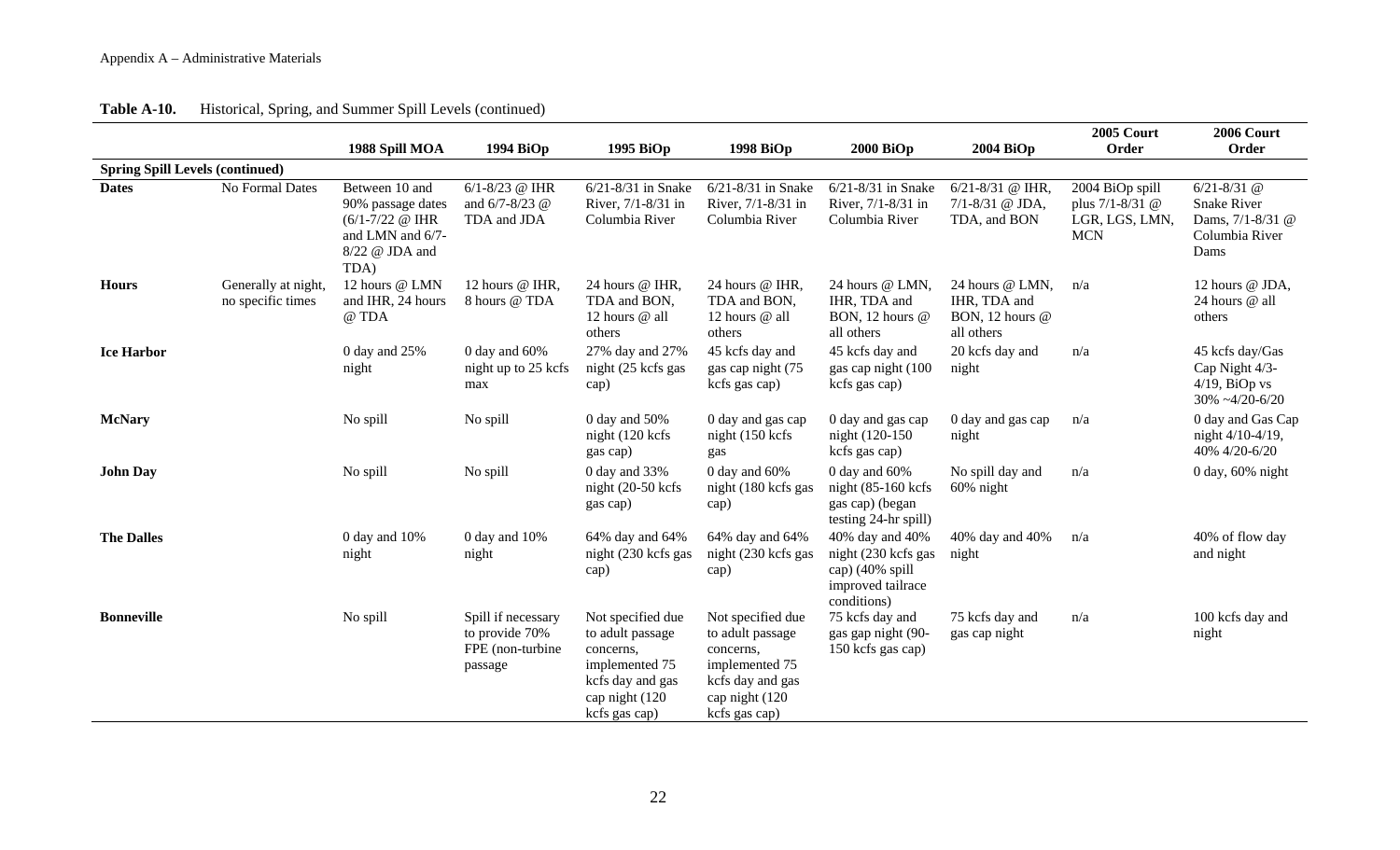| Historical, Spring, and Summer Spill Levels (continued) | Table A-10. |  |  |  |  |
|---------------------------------------------------------|-------------|--|--|--|--|
|---------------------------------------------------------|-------------|--|--|--|--|

|                                        |                                          |                                                                                                                                          |                                                         |                                                                |                                                                |                                                                                               |                                                                | 2005 Court                                                         | 2006 Court                                                                          |
|----------------------------------------|------------------------------------------|------------------------------------------------------------------------------------------------------------------------------------------|---------------------------------------------------------|----------------------------------------------------------------|----------------------------------------------------------------|-----------------------------------------------------------------------------------------------|----------------------------------------------------------------|--------------------------------------------------------------------|-------------------------------------------------------------------------------------|
|                                        |                                          | 1988 Spill MOA                                                                                                                           | 1994 BiOp                                               | 1995 BiOp                                                      | 1998 BiOp                                                      | <b>2000 BiOp</b>                                                                              | 2004 BiOp                                                      | Order                                                              | Order                                                                               |
| <b>Spring Spill Levels (continued)</b> |                                          |                                                                                                                                          |                                                         |                                                                |                                                                |                                                                                               |                                                                |                                                                    |                                                                                     |
| <b>Dates</b>                           | No Formal Dates                          | Between 10 and<br>90% passage dates<br>$(6/1 - 7/22 \text{ } \textcircled{a} \text{ IHR})$<br>and LMN and 6/7-<br>8/22 @ JDA and<br>TDA) | $6/1 - 8/23$ @ IHR<br>and $6/7 - 8/23$ @<br>TDA and JDA | $6/21 - 8/31$ in Snake<br>River, 7/1-8/31 in<br>Columbia River | $6/21 - 8/31$ in Snake<br>River, 7/1-8/31 in<br>Columbia River | $6/21 - 8/31$ in Snake<br>River, 7/1-8/31 in<br>Columbia River                                | $6/21 - 8/31$ @ IHR,<br>$7/1 - 8/31$ @ JDA,<br>TDA and BON     | 2004 BiOp spill<br>plus 7/1-8/31 @<br>LGR, LGS, LMN,<br><b>MCN</b> | $6/21 - 8/31$ @<br><b>Snake River</b><br>Dams, 7/1-8/31 @<br>Columbia River<br>Dams |
| <b>Hours</b>                           | Generally at night,<br>no specific times | 12 hours @ LMN<br>and IHR, 10 hours<br>@ JDA, 24 hours<br>@ TDA                                                                          | 12 hours @ IHR,<br>10 hours @ JDA,<br>8 hours @ TDA     | 24 hours @ IHR,<br>TDA and BON, 12<br>hours @ all others       | 24 hours @ IHR,<br>TDA and BON, 12<br>hours @ all others       | 24 hours @ LMN,<br>IHR, TDA and<br>BON, 12 hours @<br>all others                              | 24 hours @ LMN,<br>IHR, TDA @<br>BON, 12 hours @<br>all others | 24 hours at all<br>projects                                        | 24 hours at all<br>projects                                                         |
| <b>Lower Granite</b>                   |                                          | No spill                                                                                                                                 | No spill                                                | No spill                                                       | No spill                                                       | No spill                                                                                      | No spill                                                       | Operate one<br>turbine, spill the<br>rest                          | 18 kcfs day and 18<br>kcfs night                                                    |
| <b>Little Goose</b>                    |                                          | No spill                                                                                                                                 | No spill                                                | No spill                                                       | No spill                                                       | No spill                                                                                      | No spill                                                       | Operate one<br>turbine, spill the<br>rest                          | 30% day and 30%<br>night                                                            |
| Lower<br>Monumental                    |                                          | 0 day and 70%<br>night                                                                                                                   | No spill                                                | No spill                                                       | No spill                                                       | No spill                                                                                      | No spill                                                       | Operate one<br>turbine, spill the<br>rest                          | 17 kcfs day and 17<br>kcfs night                                                    |
| <b>Ice Harbor</b>                      |                                          | 0 day and 25%<br>night                                                                                                                   | 0 day and 30%<br>night up to 25 kcfs<br>max             | 70% day and 70%<br>night (25 kcfs gas<br>cap)                  | 45 kcfs day and gas<br>cap night (75 kcfs)<br>gas cap)         | 45 kcfs day and gas<br>cap night (100<br>kcfs gas cap)                                        | 45kcfs day and gas<br>cap night (115 to<br>120 kcfs gas cap)   | Operate one<br>turbine, spill the<br>rest                          | 45 kcfs day and<br>gas cap night                                                    |
| <b>McNary</b>                          |                                          | No spill                                                                                                                                 | No spill                                                | No spill                                                       | No spill                                                       | No spill                                                                                      | No spill                                                       | 50 kcfs through<br>powerhouse, spill<br>the rest                   | Alternating 40%<br>day and 40% night<br>vs 60% day and<br>60% night                 |
| <b>John Day</b>                        |                                          | 0 day and 20%<br>night                                                                                                                   | 0 day and 20%<br>night                                  | 0 day and $86%$<br>night (20-50 kcfs)<br>gas cap)              | 0 day and $60\%$<br>night (180 kcfs gas<br>cap)                | 0 day and $60\%$<br>night (85 to 160<br>kcfs gas cap)<br>(began testing 24-<br>hour spill)    | 30% day and 30%<br>night                                       | 30% day and 30%<br>night                                           | 30% day and 30%<br>night                                                            |
| <b>The Dalles</b>                      |                                          | 0 day and 5%<br>night                                                                                                                    | 0 day and 5%<br>night                                   | 64% day and 64%<br>night (230 kcfs gas<br>cap)                 | 64% day and 64%<br>night (230 kcfs gas<br>cap)                 | 40% day and 40%<br>night (230 kcfs gas<br>cap) (40% spill<br>improved tailrace<br>conditions) | 40% day and 40%<br>night                                       | 40% day and 40%<br>night                                           | 40% day and 40%<br>night                                                            |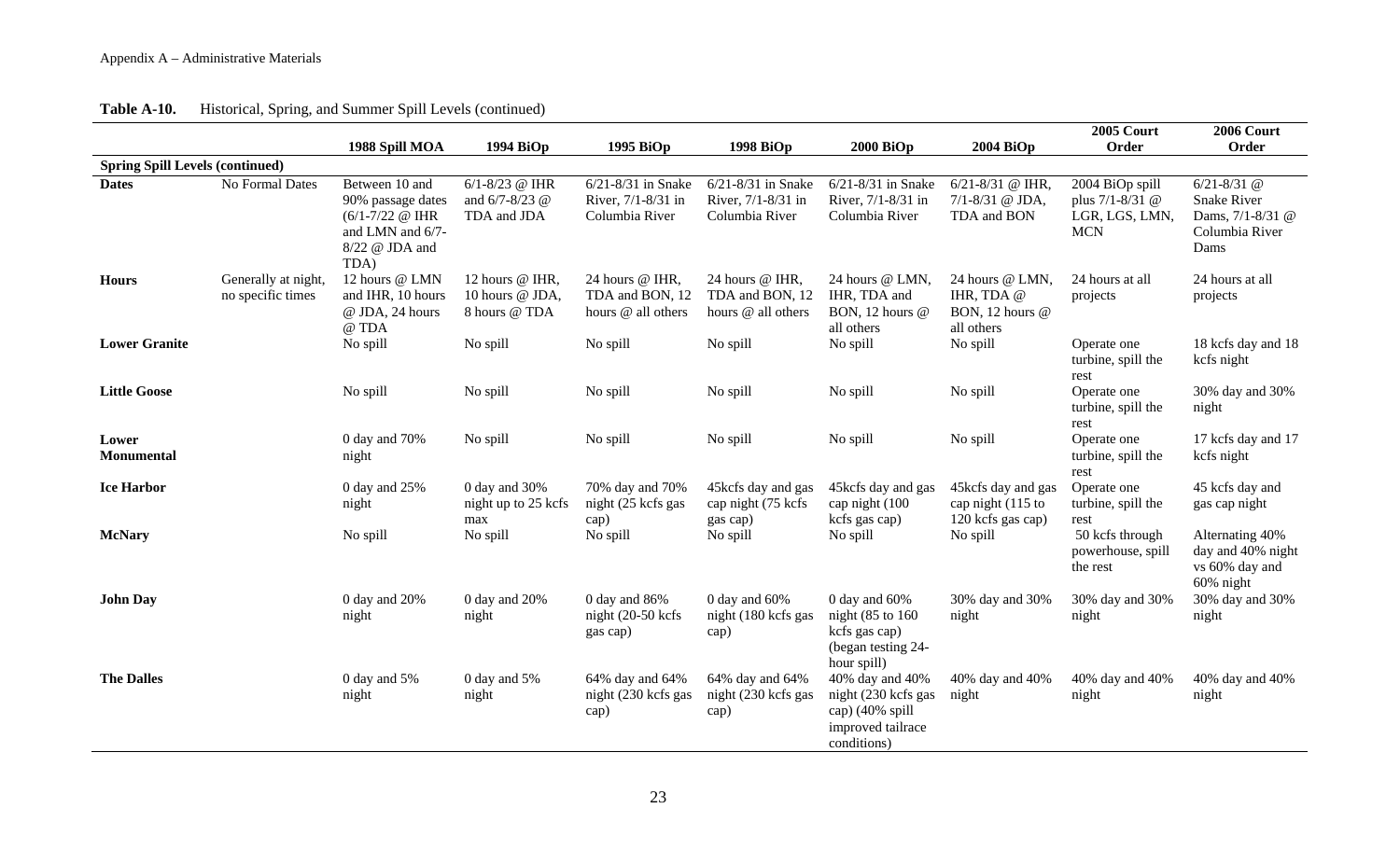|                            |                                          |                                                                                                                           |                                                                       |                                                                                                                              |                                                                                                                              |                                                                    |                                                                          | 2005 Court                                                               | 2006 Court                                                                              |
|----------------------------|------------------------------------------|---------------------------------------------------------------------------------------------------------------------------|-----------------------------------------------------------------------|------------------------------------------------------------------------------------------------------------------------------|------------------------------------------------------------------------------------------------------------------------------|--------------------------------------------------------------------|--------------------------------------------------------------------------|--------------------------------------------------------------------------|-----------------------------------------------------------------------------------------|
|                            |                                          | 1988 Spill MOA                                                                                                            | 1994 BiOp                                                             | 1995 BiOp                                                                                                                    | 1998 BiOp                                                                                                                    | $2000$ BiOp                                                        | $2004$ BiOp                                                              | Order                                                                    | Order                                                                                   |
| <b>Summer Spill Levels</b> |                                          |                                                                                                                           |                                                                       |                                                                                                                              |                                                                                                                              |                                                                    |                                                                          |                                                                          |                                                                                         |
| <b>Dates</b>               | No Formal Dates                          | Between 10 and<br>90% passage dates<br>$(6/1 - 7/22 \omega \text{ IHR})$<br>and LMN and $6/7$ -<br>8/22 @ JDA and<br>TDA) | $6/1 - 8/23$ @ IHR<br>and $6/7 - 8/23$ @<br>TDA and JDA               | $6/21 - 8/31$ in Snake<br>River, 7/1-8/31 in<br>Columbia River                                                               | 6/21-8/31 in Snake<br>River, $7/1 - 8/31$ in<br>Columbia River                                                               | $6/21 - 8/31$ in Snake<br>River, $7/1 - 8/31$ in<br>Columbia River | $6/21 - 8/31$ @ IHR,<br>$7/1 - 8/31$ @ JDA,<br>TDA and BON               | 2004 BiOp spill<br>plus $7/1 - 8/31$ @<br>LGR, LGS, LMN,<br><b>MCN</b>   | $6/21 - 8/31$ @<br><b>Snake River</b><br>Dams, $7/1 - 8/31$ @<br>Columbia River<br>Dams |
| <b>Hours</b>               | Generally at night,<br>no specific times | 12 hours @ LMN<br>and IHR, 10 hours<br>@ JDA, 24 hours<br>@ TDA                                                           | 12 hours $@$ IHR,<br>10 hours @ JDA,<br>8 hours @ TDA                 | 24 hours @ IHR.<br>TDA and BON, 12<br>hours @ all others                                                                     | 24 hours $\omega$ IHR,<br>TDA and BON, 12<br>hours @ all others                                                              | 24 hours @ LMN,<br>IHR, TDA and<br>BON, 12 hours $@$<br>all others | 24 hours @ LMN,<br>IHR, TDA @<br>BON, 12 hours $@$<br>all others         | 24 hours at all<br>projects                                              | 24 hours at all<br>projects                                                             |
| <b>Bonneville</b>          |                                          | No spill                                                                                                                  | Spill if necessary<br>to provide 50%<br>FPE (non-turbine)<br>passage) | Not specified due<br>to adult passage<br>concerns,<br>implemented 75<br>kcfs day and gas<br>cap night (120)<br>kcfs gas cap) | Not specified due<br>to adult passage<br>concerns,<br>implemented 75<br>kcfs day and gas<br>cap night (120)<br>kcfs gas cap) | 75 kcfs day and<br>gas cap night (90-<br>150 kcfs gas cap)         | 75 kcfs day and<br>gas cap night<br>$(115-120 \text{ kcfs gas})$<br>cap) | 75 kcfs day and<br>gas cap night<br>$(115-120 \text{ kcfs gas})$<br>cap) | 75 kcfs day and<br>120 kcfs night                                                       |

#### **Table A-10.** Historical, Spring, and Summer Spill Levels (continued)

BON= Bonneville Dam, IHR= Ice Harbor Dam, JDA = John Day Dam, LGR = Lower Granite Dam, LGS = Little Goose Dam, LMN = Lower Monumental Dam, MCN = McNary Dam, MOA = memorandum of agreement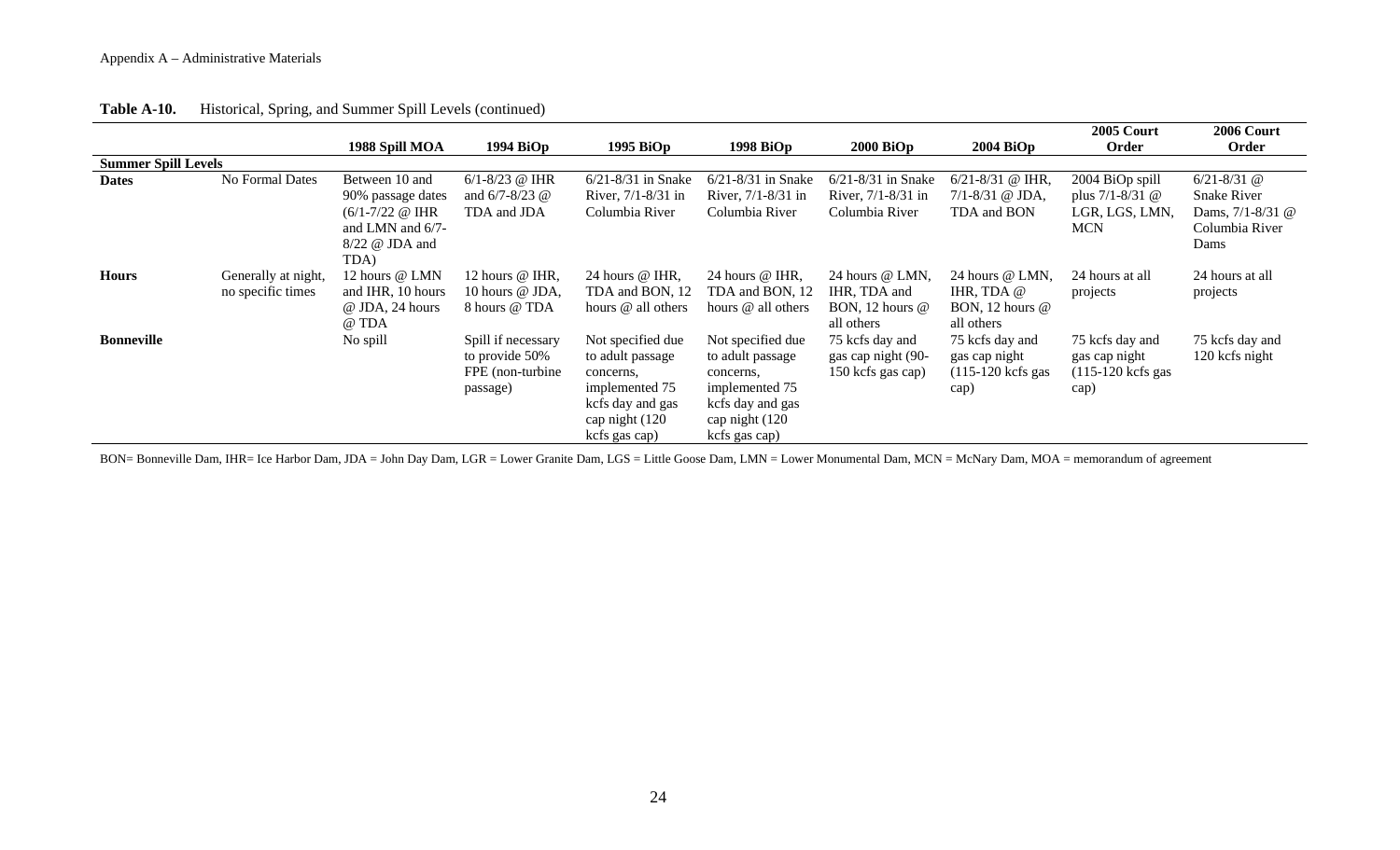## **D. TRANSPORTATION OF JUVENILE FISH**

Research on the most effective ways to transport juvenile fish began in 1968. Today, millions of juvenile fish are collected and transported each year from facilities located at Lower Granite, Little Goose, Lower Monumental, and McNary dams. Since 1995, two additional large transport barges went into service, bringing the total to eight.

Given uncertainties surrounding both in-river migration and transportation, the Action Agencies continue to use a risk management strategy for fish passage. Operations since 1995 dictate transport during summer flow and other low-flow periods, when juveniles face the highest risk if left in the river to migrate. Ninety-eight percent of transported fish survive to be released in the river below Bonneville Dam, however, the returns of adult fish are the key indicator for success of the program. In recent years, extensive research on transport has occurred to better manage the transport program. This research has focused on timing - when is it best to transport or leave fish in-river. The result of this work directs the recent transportation management strategy based on the type of water year (e.g. high or low runoff), water quality conditions (e.g. water temperature changes), and in-season changing flow conditions (e.g. changes from spring to summer like flow conditions). An example of this was water year 2000-2001, a very low water year when virtually all spring and summer migrants in the Snake River were transported. When those fish returned as adults to Ice Harbor Dam as adults in 2003 and 2004, their numbers were among the highest of record (University of Washington Data Access in Real Time [DART] Program). Transportation, along with other mitigating measures, helped ensure that a large number of juvenile fish entered the Pacific Ocean to benefit from favorable ocean conditions.

## **E. CONTROL OF PREDATORS**

Many kinds of human activity in the river environment have had the unintended consequence of increasing predation on juvenile salmon by birds, fish, and marine mammals. In some cases, this predation can be severe. For example, Caspian terns residing on islands in the estuary consume large numbers of listed juvenile fish. A program to encourage the terns to move away from the estuary and closer to the ocean has proved effective, reducing the losses of young salmon from an estimated 14 million in 1999 to 3.6 million in 2005. Cormorants consumed an estimated 6.4 million juvenile salmon in 2005.

Sea lions have appeared at Bonneville Dam, 140 miles upstream from the Pacific Ocean. Adult salmon congregating below the dam are easy prey for the sea lions. NOAA Fisheries and the Corps, with the Oregon and Washington fish and wildlife agencies, and the CRITFC, have employed a variety of harassment techniques to drive the sea lions away. Large, removable steel gates (SLEDS) have been installed to keep the animals out of the fish ladders. The SLEDS have been effective in keeping most of the sea lions out of the fishways. One animal, "C404," continues occasional excursions into the Washington shore fishway.